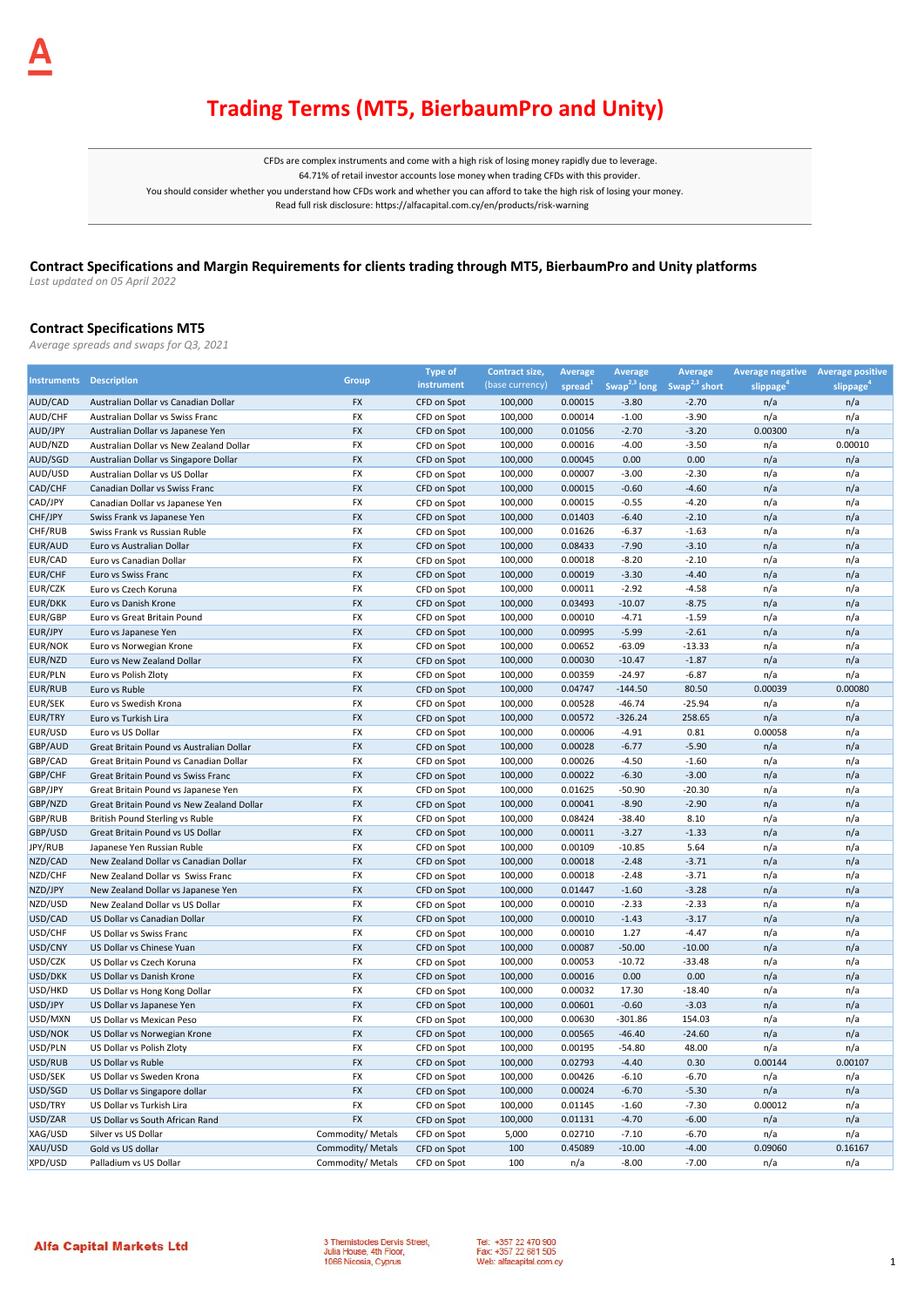| <b>Instruments Description</b> |                                                             | Group                                    | <b>Type of</b><br>instrument | Contract size,<br>(base currency) | <b>Average</b><br>spread $1$ | Average            | <b>Average</b><br>Swap <sup>2,3</sup> long Swap <sup>2,3</sup> short | Average negative Average positive<br>slippage <sup>4</sup> | slippage <sup>4</sup> |
|--------------------------------|-------------------------------------------------------------|------------------------------------------|------------------------------|-----------------------------------|------------------------------|--------------------|----------------------------------------------------------------------|------------------------------------------------------------|-----------------------|
| XPT/USD                        | Platinum vs US Dollar                                       | Commodity/ Metals                        | CFD on Spot                  | 100                               | n/a                          | $-6.00$            | $-1.00$                                                              | n/a                                                        | n/a                   |
| LCO/USD                        | Brent Crude Oil                                             | Commodity/Oil                            | CFD on Spot                  | 100                               | 0.04940                      | $-2.50$            | $-17.59$                                                             | 0.01200                                                    | 0.09950               |
| CLF/USD                        | WTI Crude Oil                                               | Commodity/Oil                            | CFD on Spot                  | 100                               | 0.04940                      | $-2.50$            | $-17.59$                                                             | n/a                                                        | n/a                   |
| ABT/USD                        | Abbott Laboratories                                         | <b>US Equities</b>                       | CFD on Spot                  | $\mathbf{1}$                      | n/a                          | 0.00               | $-2.7%$                                                              | n/a                                                        | n/a                   |
| ADB/USD                        | Adobe Inc.                                                  | <b>US Equities</b>                       | CFD on Spot                  | $\mathbf{1}$                      | n/a                          | 0.00               | $-2.7%$                                                              | n/a                                                        | n/a                   |
| ADM/USD<br>AIG/USD             | Advanced Micro Devices Inc.<br>American International Group | <b>US Equities</b><br><b>US Equities</b> | CFD on Spot<br>CFD on Spot   | $\mathbf{1}$<br>$\mathbf{1}$      | n/a<br>0.40                  | 0.00<br>0.00       | $-2.7%$<br>$-2.7%$                                                   | n/a<br>n/a                                                 | n/a<br>n/a            |
| AMZ/USD                        | Amazon com Inc.                                             | <b>US Equities</b>                       | CFD on Spot                  | $\mathbf{1}$                      | 15.60                        | 0.00               | $-2.7%$                                                              | n/a                                                        | n/a                   |
| APL/USD                        | Apple Computer Inc.                                         | <b>US Equities</b>                       | CFD on Spot                  | $\mathbf{1}$                      | 0.47500                      | 0.00               | $-2.7%$                                                              | n/a                                                        | n/a                   |
| ATT/USD                        | AT&T                                                        | <b>US Equities</b>                       | CFD on Spot                  | $\mathbf{1}$                      | 0.50                         | 0.00               | $-2.7%$                                                              | n/a                                                        | n/a                   |
| AXS/USD                        | American Express Group                                      | <b>US Equities</b>                       | CFD on Spot                  | $\mathbf{1}$                      | 2.00                         | 0.00               | $-2.7%$                                                              | n/a                                                        | n/a                   |
| BAC/USD                        | <b>Bank of America</b>                                      | <b>US Equities</b><br><b>US Equities</b> | CFD on Spot                  | $\mathbf{1}$<br>$1\,$             | 0.60<br>1.20                 | 0.00<br>0.00       | $-2.7%$<br>$-2.7%$                                                   | n/a                                                        | n/a                   |
| <b>BOE/USD</b><br>CAT/USD      | Boeing Co.<br>Caterpillar                                   | <b>US Equities</b>                       | CFD on Spot<br>CFD on Spot   | $\mathbf{1}$                      | 1.80                         | 0.00               | $-2.7%$                                                              | n/a<br>n/a                                                 | n/a<br>n/a            |
| CCE/USD                        | Coca Cola Co.                                               | <b>US Equities</b>                       | CFD on Spot                  | $\mathbf{1}$                      | 0.50                         | 0.00               | $-2.7%$                                                              | n/a                                                        | n/a                   |
| CIT/USD                        | Citigroup                                                   | <b>US Equities</b>                       | CFD on Spot                  | $\mathbf{1}$                      | 0.70                         | 0.00               | $-2.7%$                                                              | n/a                                                        | n/a                   |
| CMC/USD                        | Comcast Corp.                                               | <b>US Equities</b>                       | CFD on Spot                  | $\mathbf{1}$                      | n/a                          | 0.00               | $-2.7%$                                                              | n/a                                                        | n/a                   |
| CSO/USD                        | Cisco Systems                                               | <b>US Equities</b>                       | CFD on Spot                  | $1\,$                             | 0.50                         | 0.00               | $-2.7%$                                                              | n/a                                                        | n/a                   |
| CSX/USD<br>CVX/USD             | <b>Csx Corporation</b>                                      | <b>US Equities</b><br><b>US Equities</b> | CFD on Spot                  | $\mathbf{1}$<br>$\mathbf{1}$      | 0.50<br>0.80                 | 0.00<br>0.00       | $-2.7%$<br>$-2.7%$                                                   | n/a<br>n/a                                                 | n/a<br>n/a            |
| DEE/USD                        | Chevron<br>Deere and Co                                     | <b>US Equities</b>                       | CFD on Spot<br>CFD on Spot   | $\mathbf{1}$                      | 0.80                         | 0.00               | $-2.7%$                                                              | n/a                                                        | n/a                   |
| DHR/USD                        | Danaher Corp.                                               | <b>US Equities</b>                       | CFD on Spot                  | $\mathbf{1}$                      | n/a                          | 0.00               | $-2.7%$                                                              | n/a                                                        | n/a                   |
| DIS/USD                        | <b>Walt Disney</b>                                          | <b>US Equities</b>                       | CFD on Spot                  | $\mathbf{1}$                      | 0.90                         | 0.00               | $-2.7%$                                                              | n/a                                                        | n/a                   |
| DUP/USD                        | DuPont                                                      | <b>US Equities</b>                       | CFD on Spot                  | $\mathbf{1}$                      | 1.10                         | 0.00               | $-2.7%$                                                              | n/a                                                        | n/a                   |
| EBA/USD                        | eBay                                                        | <b>US Equities</b>                       | CFD on Spot                  | $\mathbf{1}$                      | 0.50                         | 0.00               | $-2.7%$                                                              | n/a                                                        | n/a                   |
| FBK/USD<br>FDX/USD             | Facebook                                                    | <b>US Equities</b>                       | CFD on Spot                  | $\mathbf{1}$<br>$\mathbf{1}$      | 1.81<br>3.70                 | 0.00               | $-2.7%$                                                              | n/a                                                        | n/a                   |
| FRD/USD                        | FedEx<br>Ford                                               | <b>US Equities</b><br><b>US Equities</b> | CFD on Spot<br>CFD on Spot   | $\mathbf{1}$                      | 0.50                         | 0.00<br>0.00       | $-2.7%$<br>$-2.7%$                                                   | n/a<br>n/a                                                 | n/a<br>n/a            |
| GEC/USD                        | General Electric Co.                                        | <b>US Equities</b>                       | CFD on Spot                  | $\mathbf{1}$                      | 0.60                         | 0.00               | $-2.7%$                                                              | n/a                                                        | n/a                   |
| GMC/USD                        | <b>General Motors</b>                                       | <b>US Equities</b>                       | CFD on Spot                  | $\mathbf{1}$                      | 0.50                         | 0.00               | $-2.7%$                                                              | n/a                                                        | n/a                   |
| GOO/USD                        | Google Inc.                                                 | <b>US Equities</b>                       | CFD on Spot                  | $\mathbf{1}$                      | 9.90                         | 0.00               | $-2.7%$                                                              | n/a                                                        | n/a                   |
| GSG/USD                        | Goldman Sachs Group                                         | <b>US Equities</b>                       | CFD on Spot                  | $1\,$                             | 0.90                         | 0.00               | $-2.7%$                                                              | n/a                                                        | n/a                   |
| HDN/USD<br>HPQ/USD             | Home Depot                                                  | <b>US Equities</b>                       | CFD on Spot                  | $\mathbf{1}$<br>$\mathbf{1}$      | 3.80<br>0.50                 | 0.00<br>0.00       | $-2.7%$<br>$-2.7%$                                                   | n/a<br>n/a                                                 | n/a<br>n/a            |
| <b>IBM/USD</b>                 | Hewlett-Packard<br><b>IBM</b>                               | <b>US Equities</b><br><b>US Equities</b> | CFD on Spot<br>CFD on Spot   | $\mathbf{1}$                      | 1.10                         | 0.00               | $-2.7%$                                                              | n/a                                                        | n/a                   |
| INT/USD                        | Intel                                                       | <b>US Equities</b>                       | CFD on Spot                  | $\mathbf{1}$                      | 0.50                         | 0.00               | $-2.7%$                                                              | n/a                                                        | n/a                   |
| JNJ/USD                        | Johnson & Johnson                                           | <b>US Equities</b>                       | CFD on Spot                  | $\mathbf{1}$                      | 1.40                         | 0.00               | $-2.7%$                                                              | n/a                                                        | n/a                   |
| JPM/USD                        | JPMorgan Chase                                              | <b>US Equities</b>                       | CFD on Spot                  | $1\,$                             | 0.60                         | 0.00               | $-2.7%$                                                              | n/a                                                        | n/a                   |
| MAC/USD                        | MasterCard                                                  | <b>US Equities</b>                       | CFD on Spot                  | $\mathbf{1}$                      | 0.55                         | 0.00               | $-2.7%$                                                              | n/a                                                        | n/a                   |
| MCD/USD<br>MMM/USD             | McDonalds's Corp.<br>3M Co                                  | <b>US Equities</b><br><b>US Equities</b> | CFD on Spot<br>CFD on Spot   | $\mathbf{1}$<br>$\mathbf{1}$      | 2.40<br>1.70                 | 0.00<br>0.00       | $-2.7%$<br>$-2.7%$                                                   | n/a<br>n/a                                                 | n/a<br>n/a            |
| MRK/USD                        | Merck & Co                                                  | <b>US Equities</b>                       | CFD on Spot                  | $\mathbf{1}$                      | 0.90                         | 0.00               | $-2.7%$                                                              | n/a                                                        | n/a                   |
| MSF/USD                        | Microsoft Corp.                                             | <b>US Equities</b>                       | CFD on Spot                  | $\mathbf{1}$                      | 0.57                         | 0.00               | $-2.7%$                                                              | n/a                                                        | n/a                   |
| MST/USD                        | Morgan Stanley                                              | <b>US Equities</b>                       | CFD on Spot                  | $1\,$                             | 0.80                         | 0.00               | $-2.7%$                                                              | n/a                                                        | n/a                   |
| NFX/USD                        | Netflix Inc.                                                | <b>US Equities</b>                       | CFD on Spot                  | $1\,$                             | 2.80                         | 0.00               | $-2.7%$                                                              | n/a                                                        | n/a                   |
| NKE/USD                        | Nike Inc.                                                   | <b>US Equities</b><br><b>US Equities</b> | CFD on Spot                  | $1\,$<br>$\mathbf{1}$             | 1.70<br>n/a                  | 0.00<br>0.00       | $-2.7%$<br>$-2.7%$                                                   | n/a<br>n/a                                                 | n/a<br>n/a            |
| NVD/USD<br>ORL/USD             | Nvidia Corp.<br>Oracle                                      | <b>US Equities</b>                       | CFD on Spot<br>CFD on Spot   | 1                                 | 0.60                         | 0.00               | $-2.7%$                                                              | n/a                                                        | n/a                   |
| PEP/USD                        | PepsiCo                                                     | <b>US Equities</b>                       | CFD on Spot                  | $\mathbf{1}$                      | 0.70                         | 0.00               | $-2.7%$                                                              | n/a                                                        | n/a                   |
| PFE/USD                        | Pfizer                                                      | <b>US Equities</b>                       | CFD on Spot                  | $\mathbf{1}$                      | 0.50                         | 0.00               | $-2.7%$                                                              | n/a                                                        | n/a                   |
| PHM/USD                        | Philip Morris International                                 | <b>US Equities</b>                       | CFD on Spot                  | $\mathbf{1}$                      | 1.10                         | 0.00               | $-2.7%$                                                              | n/a                                                        | n/a                   |
| PNG/USD                        | Procter & Gamble                                            | <b>US Equities</b>                       | CFD on Spot                  | $\mathbf{1}$                      | 0.80                         | 0.00               | $-2.7%$                                                              | n/a                                                        | n/a                   |
| PYP/USD<br>QCO/USD             | PayPal Holdings                                             | <b>US Equities</b><br><b>US Equities</b> | CFD on Spot                  | $\mathbf{1}$<br>$\mathbf{1}$      | n/a                          | 0.00<br>0.00       | $-2.7%$<br>$-2.7%$                                                   | n/a                                                        | n/a                   |
| SBX/USD                        | Qualcomm Inc.<br>Starbucks                                  | <b>US Equities</b>                       | CFD on Spot<br>CFD on Spot   | $\mathbf{1}$                      | n/a<br>0.50                  | 0.00               | $-2.7%$                                                              | n/a<br>n/a                                                 | n/a<br>n/a            |
| TRV/USD                        | The Travelers Company                                       | <b>US Equities</b>                       | CFD on Spot                  | $\mathbf{1}$                      | 0.60                         | 0.00               | $-2.7%$                                                              | n/a                                                        | n/a                   |
| TSL/USD                        | Tesla Motors Inc.                                           | <b>US Equities</b>                       | CFD on Spot                  | $\mathbf{1}$                      | n/a                          | 0.00               | $-2.7%$                                                              | n/a                                                        | n/a                   |
| UNH/USD                        | UnitedHealth Group                                          | <b>US Equities</b>                       | CFD on Spot                  | $\mathbf{1}$                      | 3.60                         | 0.00               | $-2.7%$                                                              | n/a                                                        | n/a                   |
| VIS/USD                        | <b>VISA</b>                                                 | <b>US Equities</b>                       | CFD on Spot                  | $\mathbf{1}$                      | 1.40                         | 0.00               | $-2.7%$                                                              | n/a                                                        | n/a                   |
| VZN/USD<br>UPS/USD             | Verizon Communications<br>United Parcel Servise Inc.        | <b>US Equities</b><br><b>US Equities</b> | CFD on Spot<br>CFD on Spot   | $\mathbf{1}$<br>$\mathbf{1}$      | 0.50<br>0.50                 | 0.00<br>0.00       | $-2.7%$<br>$-2.7%$                                                   | n/a<br>n/a                                                 | n/a<br>n/a            |
| WFC/USD                        | Wells Fargo                                                 | <b>US Equities</b>                       | CFD on Spot                  | $\mathbf{1}$                      | 0.50                         | 0.00               | $-2.7%$                                                              | n/a                                                        | n/a                   |
| WMT/USD                        | Wal-Mart Stores Inc.                                        | <b>US Equities</b>                       | CFD on Spot                  | $\mathbf{1}$                      | 1.10                         | 0.00               | $-2.7%$                                                              | n/a                                                        | n/a                   |
| XOM/USD                        | Exxon Mobil Corp.                                           | <b>US Equities</b>                       | CFD on Spot                  | $\mathbf{1}$                      | 0.60                         | 0.00               | $-2.7%$                                                              | n/a                                                        | n/a                   |
| AFL/RUB                        | Aeroflot                                                    | <b>RU Equities</b>                       | CFD on Spot                  | 100                               | 0.49                         | $-1.30$            | $-1.30$                                                              | n/a                                                        | n/a                   |
| ALR/RUB                        | Alrosa                                                      | <b>RU Equities</b>                       | CFD on Spot                  | 100                               | 0.48                         | $-2.10$            | $-2.10$                                                              | n/a                                                        | n/a                   |
| <b>FSK/RUB</b><br>GMK/RUB      | <b>FSK EES</b><br><b>GMK Norilskiy Nikel</b>                | <b>RU Equities</b><br><b>RU Equities</b> | CFD on Spot<br>CFD on Spot   | 100,000<br>$\mathbf{1}$           | 0.00<br>52.00                | $-4.10$<br>$-5.10$ | $-4.10$<br>$-5.10$                                                   | n/a<br>n/a                                                 | n/a<br>n/a            |
| GZP/RUB                        | Gazprom                                                     | <b>RU Equities</b>                       | CFD on Spot                  | 100                               | 0.49                         | $-4.40$            | $-4.40$                                                              | n/a                                                        | n/a                   |
| LKO/RUB                        | Lukoil                                                      | <b>RU Equities</b>                       | CFD on Spot                  | 5                                 | 0.48                         | $-5.70$            | $-5.70$                                                              | n/a                                                        | n/a                   |
| MGN/RUB                        | Magnit                                                      | <b>RU Equities</b>                       | CFD on Spot                  | $\mathbf{1}$                      | 37.50                        | $-1.00$            | $-1.00$                                                              | n/a                                                        | n/a                   |
| MMK/RUB                        | <b>MMK</b>                                                  | <b>RU Equities</b>                       | CFD on Spot                  | 1,000                             | 0.55                         | $-12.70$           | $-12.70$                                                             | n/a                                                        | n/a                   |
| MOX/RUB                        | <b>MOEX</b>                                                 | <b>RU Equities</b>                       | CFD on Spot                  | 100                               | 0.29                         | $-3.40$            | $-3.40$                                                              | n/a                                                        | n/a                   |

3 Themistocles Dervis Street,<br>Julia House, 4th Floor,<br>1066 Nicosia, Cyprus

Tel: +357 22 470 900<br>Fax: +357 22 681 505<br>Web: alfacapital.com.cy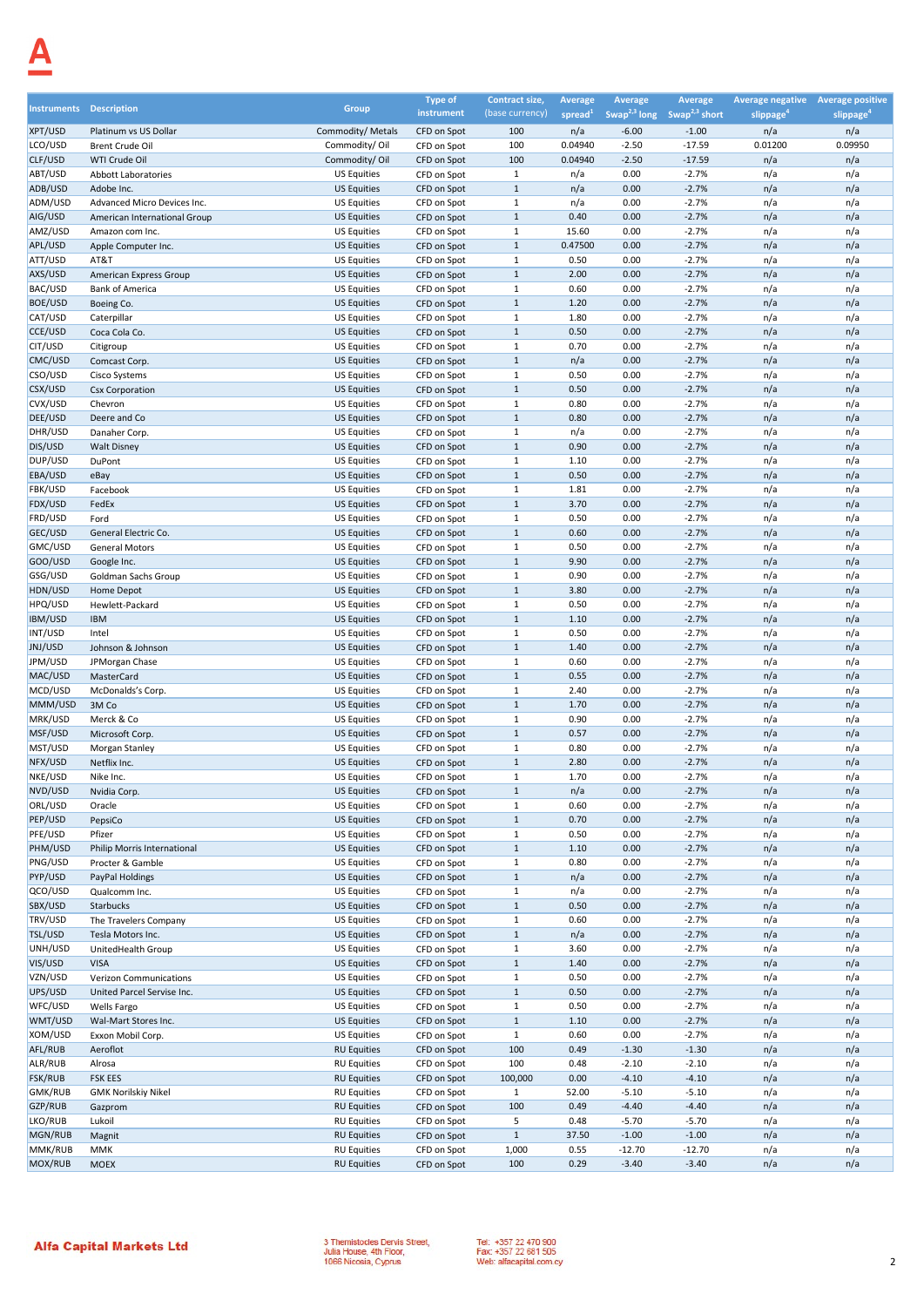|                    |                         |                    | <b>Type of</b> | Contract size,  | Average             | Average                  | Average                   | <b>Average negative</b> | <b>Average positive</b> |
|--------------------|-------------------------|--------------------|----------------|-----------------|---------------------|--------------------------|---------------------------|-------------------------|-------------------------|
| <b>Instruments</b> | <b>Description</b>      | Group              | instrument     | (base currency) | spread <sup>1</sup> | Swap <sup>2,3</sup> long | Swap <sup>2,3</sup> short | slippage <sup>4</sup>   | slippage <sup>4</sup>   |
| MTS/RUB            | <b>MTS</b>              | <b>RU Equities</b> | CFD on Spot    | 50              | 0.71                | $-3.10$                  | $-3.10$                   | n/a                     | n/a                     |
| NLM/RUB            | <b>NLM</b>              | <b>RU Equities</b> | CFD on Spot    | 100             | 0.78                | $-5.20$                  | $-5.20$                   | n/a                     | n/a                     |
| NVT/RUB            | Novatek                 | <b>RU Equities</b> | CFD on Spot    | 10              | 9.10                | $-2.70$                  | $-2.70$                   | n/a                     | n/a                     |
| RGD/RUB            | RusHydro                | <b>RU Equities</b> | CFD on Spot    | 10,000          | 0.00                | $-1.60$                  | $-1.60$                   | n/a                     | n/a                     |
| RSN/RUB            | Rosneft                 | <b>RU Equities</b> | CFD on Spot    | 50              | 4.05                | $-5.10$                  | $-5.10$                   | n/a                     | n/a                     |
| RTK/RUB            | Rostelekom              | <b>RU Equities</b> | CFD on Spot    | 100             | 0.21                | $-2.00$                  | $-2.00$                   | n/a                     | n/a                     |
| SBP/RUB            | Sberbank pref           | <b>RU Equities</b> | CFD on Spot    | 100             | 0.41                | $-5.40$                  | $-5.40$                   | n/a                     | n/a                     |
| SBR/RUB            | Sberbank                | <b>RU Equities</b> | CFD on Spot    | 100             | 0.85                | $-5.70$                  | $-5.70$                   | n/a                     | n/a                     |
| SGP/RUB            | Surgutneftgaz pref      | <b>RU Equities</b> | CFD on Spot    | 500             | 0.23                | $-4.10$                  | $-4.10$                   | n/a                     | n/a                     |
| SGT/RUB            | Surgutneftgaz           | <b>RU Equities</b> | CFD on Spot    | 500             | 0.22                | $-3.30$                  | $-3.30$                   | n/a                     | n/a                     |
| SVR/RUB            | Severstal               | <b>RU Equities</b> | CFD on Spot    | 10              | 5.90                | $-3.50$                  | $-3.50$                   | n/a                     | n/a                     |
| TNF/RUB            | Tatneft                 | <b>RU Equities</b> | CFD on Spot    | 50              | 11.40               | $-4.80$                  | $-4.80$                   | n/a                     | n/a                     |
| TRN/RUB            | Transneft               | <b>RU Equities</b> | CFD on Spot    | $\mathbf{1}$    | 1442.00             | $-27.10$                 | $-27.10$                  | n/a                     | n/a                     |
| VTB/RUB            | <b>VTB</b>              | <b>RU Equities</b> | CFD on Spot    | 100,000         | 0.00                | $-1.00$                  | $-1.00$                   | n/a                     | n/a                     |
| AAL/GBP            | Anglo American          | UK equities        | CFD on Spot    | 100             | 2.64                | 0.00                     | $-2.95%$                  | n/a                     | n/a                     |
| <b>BLT/GBP</b>     | <b>BHP Biliton</b>      | UK equities        | CFD on Spot    | 100             | 2.10                | 0.00                     | $-2.95%$                  | n/a                     | n/a                     |
| BRC/GBP            | Barclays                | UK equities        | CFD on Spot    | 100             | 0.27                | 0.00                     | $-2.95%$                  | n/a                     | n/a                     |
| GLN/GBP            | Glencore Intl.          | UK equities        | CFD on Spot    | 100             | 0.35                | 0.00                     | $-2.95%$                  | n/a                     | n/a                     |
| HSB/GBP            | <b>HSBC Holdings</b>    | UK equities        | CFD on Spot    | 100             | 0.48                | 0.00                     | $-2.95%$                  | n/a                     | n/a                     |
| <b>RIO/GBP</b>     | Rio Tinto               | UK equities        | CFD on Spot    | 100             | 5.35                | 0.00                     | $-2.95%$                  | n/a                     | n/a                     |
| STN/GBP            | <b>Standard Charted</b> | UK equities        | CFD on Spot    | 100             | 0.58                | 0.00                     | $-2.95%$                  | n/a                     | n/a                     |

**1.** Average spread includes periods of normal and low liquidity and reflects values applicable during the previous quarter, as specified above.

Actual spread is floating, it depends on market conditions and may vary significantly from the average spread. Current spread is available for review in MT5 platform.

**2.** Swaps are calculated on a daily basis and depend on the interest rate differential between the countries of traded currencies.

Average swap reflects an average value applicable during the previous quarter, specified above. Current swap for each currency pair can be viewed in MT5 platform.

For SPOT (Today+2) traded instruments, swap is charged/accrued in triple amount from Wednesday to Thursday.

For TOM (Today+1) traded instruments (RUB pairs, USDTRY, USDCAD), swap is charged/accrued in triple amount from Thursday to Friday.

**3.** Some swap values are indicative of the annual percentage.

**4.** Pairs marked as "n/a" have not been traded in MT5 by our clients during the reporting period and therefore data is not available.

### **Important notice:**

You are prompt to take into account the standard deviation as a volatility indicator.

If the standard deviation for a pair is large, then price values are scattered, which means that volatility is high. If the standard deviation is low, prices are less scattered and volatility is low. The standard deviation as a volatility indicator is one of the standard tools of MT5 platform and your can find it in the Trend folder, within the "Navigator" window.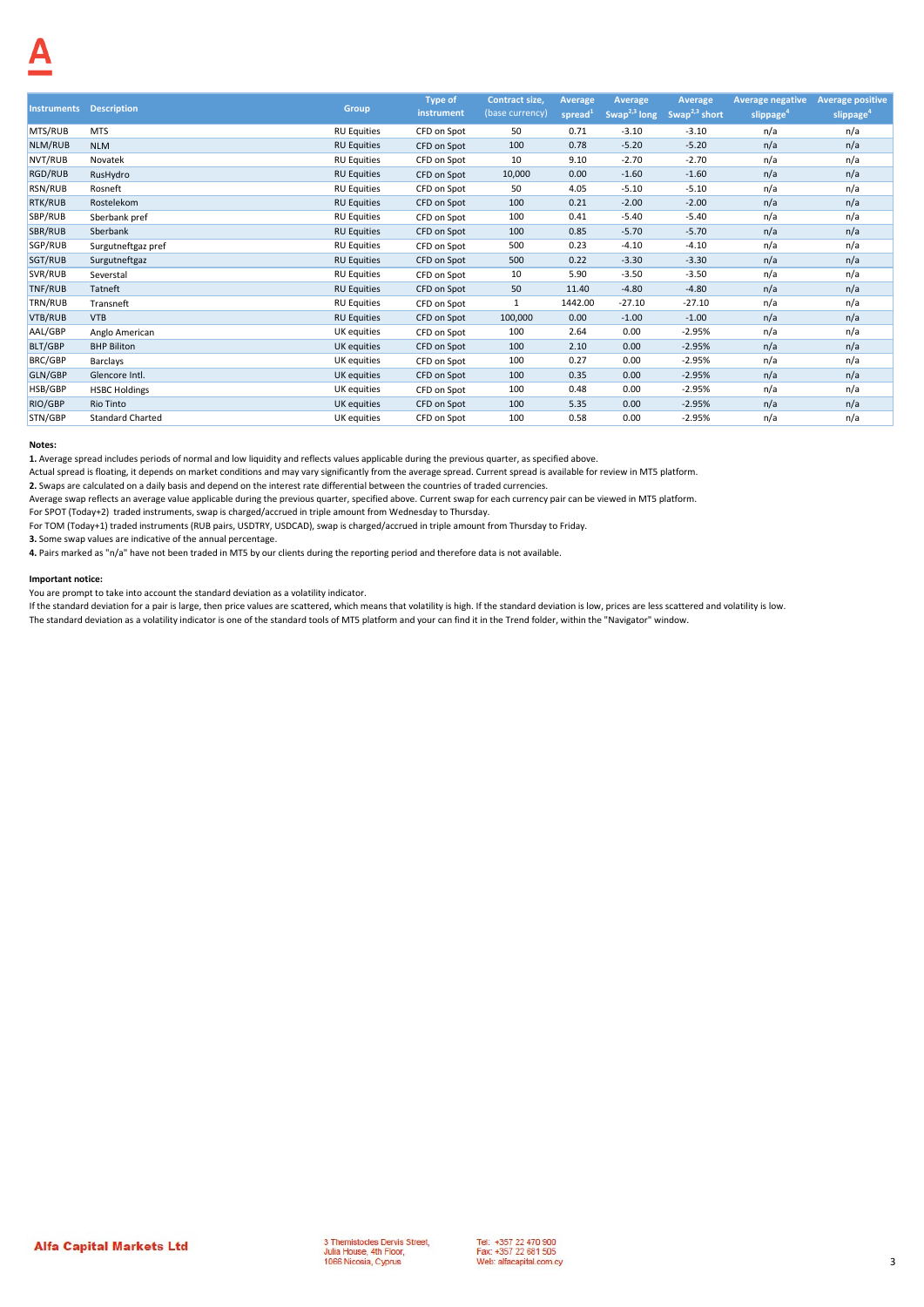## **Contract Specifications BierbaumPro and Unity**

*Average spreads and swaps for Q3, 2021*

| <b>Instruments</b> | <b>Description</b>                        |                    |              | <b>Type of</b>      | Average | Average Swap <sup>4</sup> | <b>Average Swap</b> | <b>Average negative</b> | Average positive slippage |
|--------------------|-------------------------------------------|--------------------|--------------|---------------------|---------|---------------------------|---------------------|-------------------------|---------------------------|
|                    |                                           | <b>Platform</b>    | <b>Group</b> | instrument          | spread  | long                      | short               | slippage <sup>®</sup>   |                           |
| AUD/CAD            | Australian Dollar vs Canadian Dollar      | Unity, BierbaumPro | <b>FX</b>    | <b>Rolling Spot</b> | 0.00015 | $-0.000001$               | 0.000008            | 0.000010                | 0.000150                  |
| AUD/CHF            | Australian Dollar vs Swiss Franc          | Unity, BierbaumPro | FX           | <b>Rolling Spot</b> | 0.00012 | $-0.000016$               | $-0.000012$         | 0.000010                | 0.000060                  |
| AUD/JPY            | Australian Dollar vs Japanese Yen         | Unity, BierbaumPro | <b>FX</b>    | <b>Rolling Spot</b> | 0.00960 | $-0.000600$               | 0.000100            | 0.002020                | 0.004995                  |
| AUD/NZD            | Australian Dollar vs New Zealand Dollar   | Unity, BierbaumPro | <b>FX</b>    | <b>Rolling Spot</b> | 0.00019 | 0.000001                  | 0.000014            | 0.000030                | 0.000040                  |
| AUD/USD            | Australian Dollar vs US Dollar            | Unity, BierbaumPro | <b>FX</b>    | <b>Rolling Spot</b> | 0.00007 | 0.000000                  | 0.000006            | 0.000010                | 0.000020                  |
| CAD/CHF            | Canadian Dollar vs Swiss Franc            | Unity, BierbaumPro | <b>FX</b>    | <b>Rolling Spot</b> | 0.00012 | $-0.000018$               | $-0.000017$         | 0.000020                | 0.000030                  |
| CAD/JPY            | Canadian Dollar vs Japanese Yen           | Unity, BierbaumPro | <b>FX</b>    | <b>Rolling Spot</b> | 0.01152 | $-0.000700$               | $-0.000300$         | 0.002997                | 0.005024                  |
| CHF/JPY            | Swiss Frank vs Japanese Yen               | Unity, BierbaumPro | FX           | <b>Rolling Spot</b> | 0.01344 | 0.001500                  | 0.002800            | 0.004039                | 0.004019                  |
| CHF/RUB            | Swiss Frank vs Russian Ruble              | Unity, BierbaumPro | <b>FX</b>    | <b>Rolling Spot</b> | 0.02726 | 0.010600                  | 0.010900            | n/a                     | n/a                       |
| CNY/RUB            | Chinese Yuan vs Russian Ruble             | Unity, BierbaumPro | <b>FX</b>    | <b>Rolling Spot</b> | 0.00008 | 0.009230                  | 0.008570            | n/a                     | n/a                       |
| EUR/AUD            | Euro vs Australian Dollar                 | Unity, BierbaumPro | <b>FX</b>    | <b>Rolling Spot</b> | 0.00020 | 0.000017                  | 0.000035            | 0.000060                | 0.000010                  |
| EUR/CAD            | Euro vs Canadian Dollar                   | Unity, BierbaumPro | <b>FX</b>    | <b>Rolling Spot</b> | 0.00018 | 0.000024                  | 0.000036            | 0.000010                | 0.000020                  |
| <b>EUR/CHF</b>     | Euro vs Swiss Franc                       | Unity, BierbaumPro | <b>FX</b>    | <b>Rolling Spot</b> | 0.00010 | $-0.000007$               | $-0.000003$         | 0.000010                | 0.000030                  |
| <b>EUR/CZK</b>     | Euro vs Czech Koruna                      | Unity, BierbaumPro | <b>FX</b>    | <b>Rolling Spot</b> | 0.02198 | 0.000324                  | 0.000627            | 0.000010                | 0.000010                  |
| <b>EUR/DKK</b>     | Euro vs Danish Krone                      | Unity, BierbaumPro | <b>FX</b>    | <b>Rolling Spot</b> | 0.00058 | $-0.000066$               | 0.000086            | n/a                     | n/a                       |
| EUR/GBP            | Euro vs Great Britain Pound               | Unity, BierbaumPro | <b>FX</b>    | <b>Rolling Spot</b> | 0.00012 | 0.000010                  | 0.000021            | 0.000030                | 0.000010                  |
| EUR/JPY            | Euro vs Japanese Yen                      | Unity, BierbaumPro | <b>FX</b>    | <b>Rolling Spot</b> | 0.00960 | 0.001100                  | 0.002100            | 0.001010                | 0.002997                  |
| <b>EUR/NOK</b>     | Euro vs Norwegian Krone                   | Unity, BierbaumPro | FX           | <b>Rolling Spot</b> | 0.00463 | 0.000137                  | 0.000237            | 0.000020                | 0.000020                  |
| EUR/NZD            | Euro vs New Zealand Dollar                | Unity, BierbaumPro | <b>FX</b>    | <b>Rolling Spot</b> | 0.00033 | 0.000025                  | 0.000051            | 0.000030                | 0.000030                  |
| <b>EUR/PLN</b>     | Euro vs Polish Zloty                      | Unity, BierbaumPro | FX           | <b>Rolling Spot</b> | 0.00204 | 0.000041                  | 0.000074            | 0.000010                | 0.000010                  |
| <b>EUR/RUB</b>     | Euro vs Ruble                             | Unity, BierbaumPro | <b>FX</b>    | <b>Rolling Spot</b> | 0.02122 | $-0.010400$               | 0.011100            | 0.003140                | 0.001997                  |
| EUR/SEK            | Euro vs Swedish Krona                     | Unity, BierbaumPro | <b>FX</b>    | <b>Rolling Spot</b> | 0.00330 | 0.000075                  | 0.000149            | 0.000010                | 0.000020                  |
| <b>EUR/TRY</b>     | Euro vs Turkish Lira                      | Unity, BierbaumPro | <b>FX</b>    | <b>Rolling Spot</b> | 0.00551 | 0.003299                  | 0.004591            | 0.000020                | 0.000010                  |
| EUR/USD            | Euro vs US Dollar                         | Unity, BierbaumPro | FX           | <b>Rolling Spot</b> | 0.00005 | 0.000020                  | 0.000027            | 0.000030                | 0.000010                  |
| EUR/ZAR            | Euro vs South African Rand                | Unity, BierbaumPro | <b>FX</b>    | <b>Rolling Spot</b> | 0.00461 | 0.001874                  | 0.002702            | 0.000040                | 0.000010                  |
| GBP/AUD            | Great Britain Pound vs Australian Dollar  | Unity, BierbaumPro | FX           | <b>Rolling Spot</b> | 0.00033 | $-0.000008$               | 0.000007            | 0.000050                | 0.000050                  |
| GBP/CAD            | Great Britain Pound vs Canadian Dollar    | Unity, BierbaumPro | <b>FX</b>    | <b>Rolling Spot</b> | 0.00028 | 0.000000                  | 0.000009            | 0.000060                | 0.000010                  |
| GBP/CHF            | Great Britain Pound vs Swiss Franc        | Unity, BierbaumPro | <b>FX</b>    | <b>Rolling Spot</b> | 0.00019 | $-0.000029$               | $-0.000026$         | 0.000070                | 0.000060                  |
| GBP/JPY            | Great Britain Pound vs Japanese Yen       | Unity, BierbaumPro | <b>FX</b>    | <b>Rolling Spot</b> | 0.01728 | $-0.000900$               | $-0.000300$         | 0.001005                | 0.001998                  |
| GBP/NZD            | Great Britain Pound vs New Zealand Dollar | Unity, BierbaumPro | <b>FX</b>    | <b>Rolling Spot</b> | 0.00047 | $-0.000001$               | 0.000022            | 0.000020                | 0.000020                  |
| GBP/RUB            | British Pound Sterling vs Ruble           | Unity, BierbaumPro | <b>FX</b>    | <b>Rolling Spot</b> | 0.07526 | 0.010900                  | 0.011500            | n/a                     | n/a                       |
| GBP/USD            | Great Britain Pound vs US Dollar          | Unity, BierbaumPro | <b>FX</b>    | <b>Rolling Spot</b> | 0.00011 | 0.000002                  | 0.000006            | 0.000040                | 0.000030                  |
| HKD/RUB            | Hong Kong Dollar vs Russian Ruble         | Unity, BierbaumPro | <b>FX</b>    | <b>Rolling Spot</b> | 0.18900 | $-0.004500$               | 0.001800            | n/a                     | n/a                       |
| JPY/RUB            | Japanese Yen Russian Ruble                | Unity, BierbaumPro | <b>FX</b>    | <b>Rolling Spot</b> | 0.03072 | 0.007600                  | 0.008200            | n/a                     | n/a                       |
| NZD/CAD            | New Zealand Dollar vs Canadian Dollar     | Unity, BierbaumPro | <b>FX</b>    | <b>Rolling Spot</b> | 0.00019 | $-0.000007$               | 0.000002            | 0.000060                | 0.000020                  |
| NZD/CHF            | New Zealand Dollar vs Swiss Franc         | Unity, BierbaumPro | FX           | <b>Rolling Spot</b> | 0.00014 | $-0.000019$               | $-0.000015$         | 0.000030                | 0.000070                  |
| NZD/JPY            | New Zealand Dollar vs Japanese Yen        | Unity, BierbaumPro | <b>FX</b>    | <b>Rolling Spot</b> | 0.01344 | $-0.001000$               | $-0.000300$         | 0.004995                | 0.002997                  |
| NZD/USD            | New Zealand Dollar vs US Dollar           | Unity, BierbaumPro | <b>FX</b>    | <b>Rolling Spot</b> | 0.00010 | $-0.000005$               | 0.000002            | 0.000010                | 0.000010                  |
| TRY/RUB            | Turkish Lira vs Russian Ruble             | Unity, BierbaumPro | <b>FX</b>    | <b>Rolling Spot</b> | 0.15800 | $-0.001300$               | $-0.004200$         | n/a                     | n/a                       |
| USD/CAD            | US Dollar vs Canadian Dollar              | Unity, BierbaumPro | <b>FX</b>    | <b>Rolling Spot</b> | 0.00011 | $-0.000001$               | 0.000002            | 0.000020                | 0.000060                  |
| USD/CHF            | US Dollar vs Swiss Franc                  | Unity, BierbaumPro | <b>FX</b>    | <b>Rolling Spot</b> | 0.00008 | $-0.000022$               | $-0.000023$         | 0.000030                | 0.000020                  |
| USD/CNY            | US Dollar vs Chinese Yuan                 | Unity, BierbaumPro | FX           | <b>Rolling Spot</b> | 0.00067 | 0.000347                  | 0.000516            | 0.000040                | 0.000020                  |
| USD/CZK            | US Dollar vs Czech Koruna                 | Unity, BierbaumPro | <b>FX</b>    | <b>Rolling Spot</b> | 0.01603 | $-0.000099$               | 0.000022            | 0.000042                | 0.000070                  |

3 Themistocles Dervis Street,<br>Julia House, 4th Floor,<br>1066 Nicosia, Cyprus

Tel: +357 22 470 900<br>Fax: +357 22 681 505 Web: alfacapital.com.cy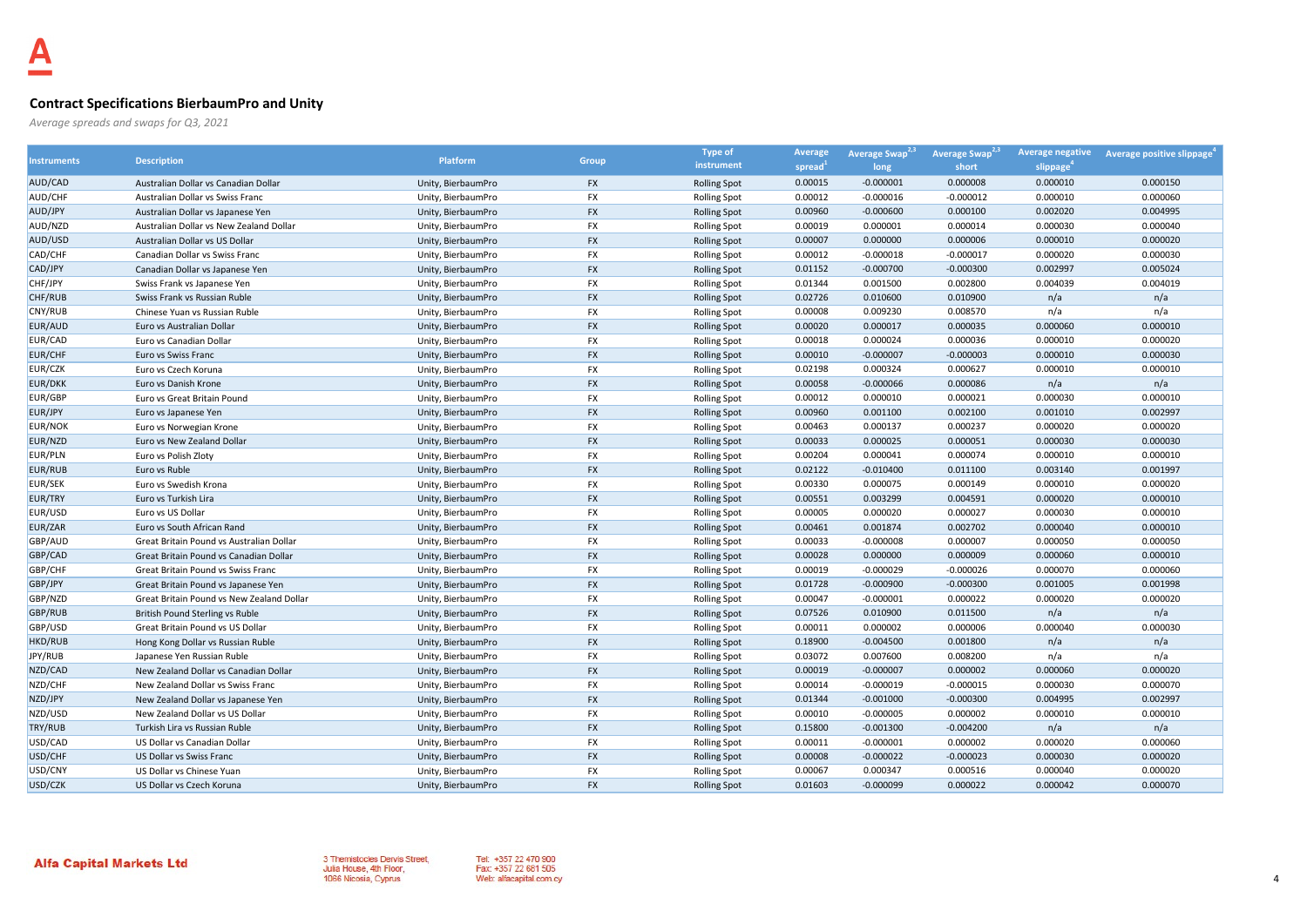|                   |                                 |                    |                         | <b>Type of</b>        | Average             | Average Swap <sup>2,3</sup> | Average Swap <sup>2,3</sup> | <b>Average negative</b> | Average positive slippage |
|-------------------|---------------------------------|--------------------|-------------------------|-----------------------|---------------------|-----------------------------|-----------------------------|-------------------------|---------------------------|
| <b>nstruments</b> | <b>Description</b>              | Platform           | Group                   | instrument            | spread <sup>1</sup> | long                        | short                       | slippage                |                           |
| USD/DKK           | US Dollar vs Danish Krone       | Unity, BierbaumPro | <b>FX</b>               | <b>Rolling Spot</b>   | 0.00058             | $-0.000129$                 | $-0.000110$                 | 0.000050                | 0.000020                  |
| USD/HKD           | US Dollar vs Hong Kong Dollar   | Unity, BierbaumPro | <b>FX</b>               | <b>Rolling Spot</b>   | 0.00035             | $-0.000027$                 | $-0.000001$                 | 0.000020                | 0.000030                  |
| USD/JPY           | US Dollar vs Japanese Yen       | Unity, BierbaumPro | FX                      | <b>Rolling Spot</b>   | 0.00576             | $-0.000800$                 | $-0.000600$                 | 0.004039                | 0.004019                  |
| USD/KZT           | US Dollar vs Kazakhstan Tenge   | Unity, BierbaumPro | <b>FX</b>               | <b>Rolling Spot</b>   | 0.59000             | $-0.090000$                 | $-0.011000$                 | 0.150000                | 0.100000                  |
| USD/MXN           | US Dollar vs Mexican Peso       | Unity, BierbaumPro | FX                      | <b>Rolling Spot</b>   | 0.00696             | 0.001896                    | 0.002699                    | 0.000128                | n/a                       |
| USD/NOK           | US Dollar vs Norwegian Krone    | Unity, BierbaumPro | <b>FX</b>               | <b>Rolling Spot</b>   | 0.00366             | $-0.000032$                 | 0.000006                    | 0.000148                | n/a                       |
| USD/PLN           | US Dollar vs Polish Zloty       | Unity, BierbaumPro | <b>FX</b>               | <b>Rolling Spot</b>   | 0.00125             | $-0.000033$                 | $-0.000017$                 | 0.000135                | 0.00023                   |
| USD/RUB           | US Dollar vs Ruble              | Unity, BierbaumPro | <b>FX</b>               | <b>Rolling Spot</b>   | 0.01258             | 0.007300                    | 0.007700                    | 0.001995                | 0.001005                  |
| USD/SEK           | US Dollar vs Sweden Krona       | Unity, BierbaumPro | <b>FX</b>               | <b>Rolling Spot</b>   | 0.00251             | $-0.000079$                 | $-0.000068$                 | 0.000020                | 0.000020                  |
| USD/SGD           | US Dollar vs Singapore dollar   | Unity, BierbaumPro | <b>FX</b>               | <b>Rolling Spot</b>   | 0.00018             | $-0.000002$                 | 0.000002                    | 0.000030                | 0.000030                  |
| USD/TRY           | US Dollar vs Turkish Lira       | Unity, BierbaumPro | FX                      | <b>Rolling Spot</b>   | 0.00495             | 0.002611                    | 0.003627                    | 0.000010                | 0.000010                  |
| USD/ZAR           | US Dollar vs South African Rand | Unity, BierbaumPro | <b>FX</b>               | <b>Rolling Spot</b>   | 0.00820             | 0.001512                    | 0.001870                    | 0.003109                | 0.001977                  |
| XAU/USD           | Gold                            | Unity, BierbaumPro | Commodity/ Metals       | CFD on Spot           | 0.300               | 0.009                       | 0.011                       | 0.002017                | 0.001455                  |
| XAG/USD           | Silver                          | Unity, BierbaumPro | Commodity/ Metals       | CFD on Spot           | 0.030               | $-0.00020$                  | 0.00001                     | 0.001400                | 0.000130                  |
| XPT/USD           | Platinum                        | Unity, BierbaumPro | Commodity/ Metals       | CFD on Spot           | 3.520               | $-0.051$                    | 0.035                       | n/a                     | n/a                       |
| SVF/USD           | Silver                          | Unity, BierbaumPro | Commodity/ Metals       | CFD on Spot           | 0.300               | 0.009                       | 0.011                       | n/a                     | n/a                       |
| GDF/USD           | Gold                            | Unity              | Commodity/ Metals       | CFD on Futures        | 0.030               | 0.0                         | 0.0                         | n/a                     | n/a                       |
| PTF/USD           | Platinum                        | Unity              | Commodity/ Metals       | CFD on Futures        | 3.520               | 0.0                         | 0.0                         | n/a                     | n/a                       |
| PDF/USD           | Palladium                       | Unity              | Commodity/ Metals       | CFD on Futures        | 10.780              | 0.0                         | 0.0                         | n/a                     | n/a                       |
| COF/USD           | Copper                          | Unity              | Commodity/ Metals       | CFD on Futures        | 23.500              | 0.0                         | 0.0                         | n/a                     | n/a                       |
| NIF/USD           | Nickel                          | Unity              | Commodity/ Metals       | CFD on Futures        | 75.000              | 0.0                         | 0.0                         | n/a                     | n/a                       |
| AMF/USD           | Aluminium                       | Unity              | Commodity/ Metals       | <b>CFD on Futures</b> | 10.500              | 0.0                         | 0.0                         | n/a                     | n/a                       |
| ZNF/USD           | Zinc                            | Unity              | Commodity/ Metals       | CFD on Futures        | 16.000              | 0.0                         | 0.0                         | n/a                     | n/a                       |
| NGF/USD           | Natural gas                     | Unity              | Commodity/ Gas          | CFD on Futures        | 0.060               | 0.0                         | 0.0                         | n/a                     | n/a                       |
| SAF/USD           | Sugar                           | Unity              | Commodity/ Agricultural | CFD on Futures        | 2.200               | 0.0                         | 0.0                         | n/a                     | n/a                       |
| LCO/USD           | <b>Brent Crude Oil</b>          | Unity, BierbaumPro | Commodity/Oil           | CFD on Spot           | 0.052               | $-2.500$                    | $-17.590$                   | n/a                     | n/a                       |
| CLF/USD           | WTI Crude Oil                   | Unity, BierbaumPro | Commodity/Oil           | CFD on Spot           | 0.052               | $-2.500$                    | $-17.590$                   | n/a                     | n/a                       |
| <b>BRF/USD</b>    | <b>Brent Crude Oil</b>          | Unity              | Commodity/Oil           | <b>CFD on Futures</b> | 0.052               | 0.0                         | 0.0                         | n/a                     | n/a                       |
| APL/USD           | Apple Computer Inc.             | Unity              | <b>US Equities</b>      | CFD on Spot           | 0.50                | 0.0                         | $-2.7%$                     | n/a                     | n/a                       |
| MSF/USD           | Microsoft Corp.                 | Unity              | <b>US Equities</b>      | CFD on Spot           | 0.60                | 0.0                         | $-2.7%$                     | n/a                     | n/a                       |
| FBK/USD           | Facebook                        | Unity              | <b>US Equities</b>      | CFD on Spot           | 1.90                | 0.0                         | $-2.7%$                     | n/a                     | n/a                       |
| TSL/USD           | Tesla Motors Inc.               | Unity              | <b>US Equities</b>      | CFD on Spot           | n/a                 | 0.0                         | $-2.7%$                     | n/a                     | n/a                       |
| VIS/USD           | <b>VISA</b>                     | Unity              | <b>US Equities</b>      | CFD on Spot           | 1.40                | 0.0                         | $-2.7%$                     | n/a                     | n/a                       |
| NFX/USD           | Netflix Inc.                    | Unity              | <b>US Equities</b>      | CFD on Spot           | 2.80                | 0.0                         | $-2.7%$                     | n/a                     | n/a                       |
| ADM/USD           | Advanced Micro Devices Inc.     | Unity              | <b>US Equities</b>      | CFD on Spot           | n/a                 | 0.0                         | $-2.7%$                     | n/a                     | n/a                       |
| GOO/USD           | Google Inc.                     | Unity              | <b>US Equities</b>      | CFD on Spot           | 9.90                | 0.0                         | $-2.7%$                     | n/a                     | n/a                       |
| AMZ/USD           | Amazon com Inc.                 | Unity              | <b>US Equities</b>      | CFD on Spot           | 15.60               | 0.0                         | $-2.7%$                     | n/a                     | n/a                       |
| NVD/USD           | Nvidia Corp.                    | Unity              | <b>US Equities</b>      | CFD on Spot           | n/a                 | 0.0                         | $-2.7%$                     | n/a                     | n/a                       |
| JPM/USD           | JPMorgan Chase                  | Unity              | <b>US Equities</b>      | CFD on Spot           | 0.60                | 0.0                         | $-2.7%$                     | n/a                     | n/a                       |
| JNJ/USD           | Johnson & Johnson               | Unity              | <b>US Equities</b>      | CFD on Spot           | 1.40                | 0.0                         | $-2.7%$                     | n/a                     | n/a                       |
| WMT/USD           | Wal-Mart Stores Inc.            | Unity              | <b>US Equities</b>      | CFD on Spot           | 1.10                | 0.0                         | $-2.7%$                     | n/a                     | n/a                       |
| UNH/USD           | UnitedHealth Group              | Unity              | <b>US Equities</b>      | CFD on Spot           | 3.60                | 0.0                         | $-2.7%$                     | n/a                     | n/a                       |
| PNG/USD           | Procter & Gamble                | Unity              | <b>US Equities</b>      | CFD on Spot           | 0.80                | 0.0                         | $-2.7%$                     | n/a                     | n/a                       |
| BAC/USD           | <b>Bank of America</b>          | Unity              | <b>US Equities</b>      | CFD on Spot           | 0.60                | 0.0                         | $-2.7%$                     | n/a                     | n/a                       |
| HDN/USD           | Home Depot                      | Unity              | <b>US Equities</b>      | CFD on Spot           | 3.80                | 0.0                         | $-2.7%$                     | n/a                     | n/a                       |
| PYP/USD           | PayPal Holdings                 | Unity              | <b>US Equities</b>      | CFD on Spot           | n/a                 | 0.0                         | $-2.7%$                     | n/a                     | n/a                       |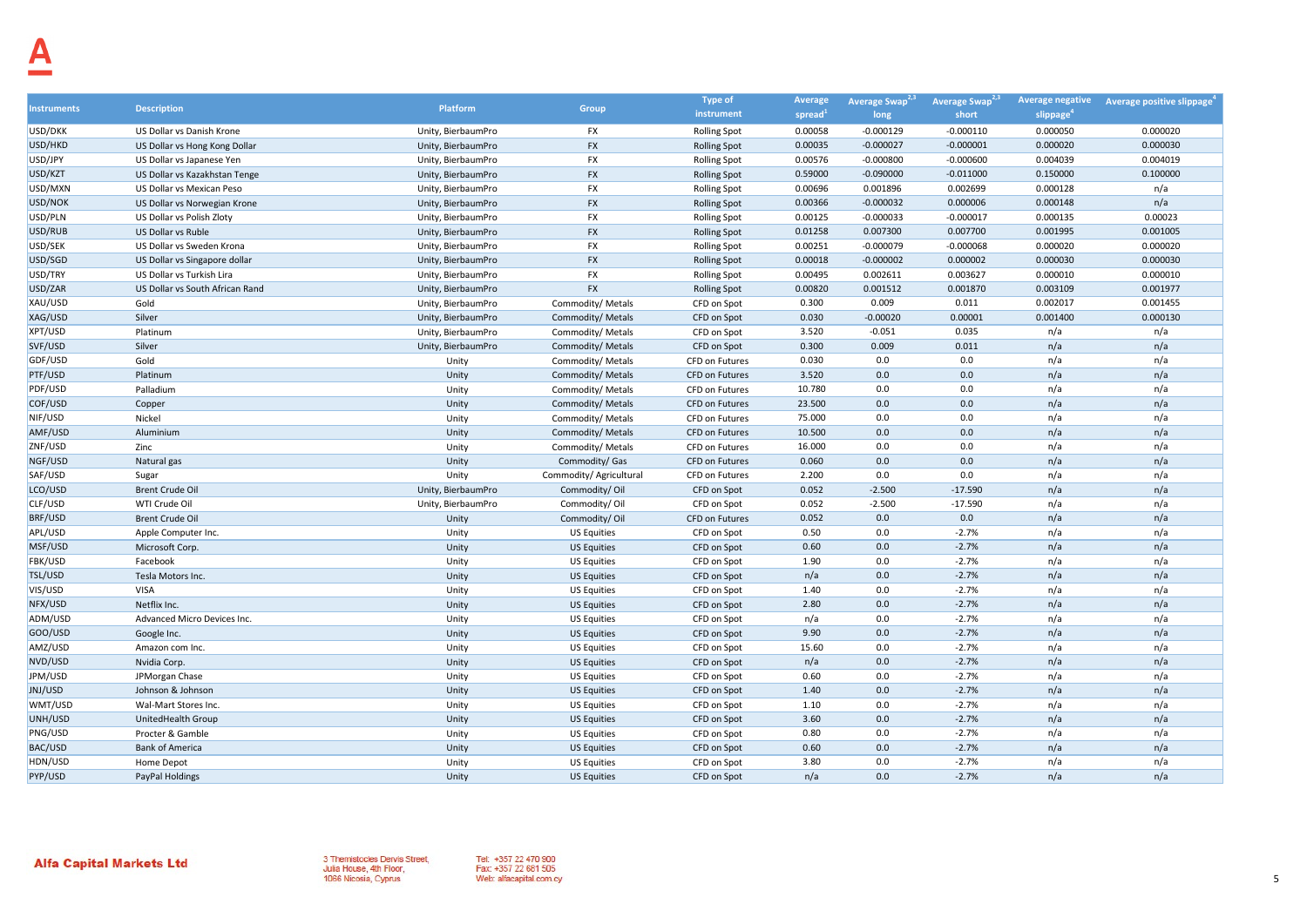|                    |                               |                 |                    | <b>Type of</b> | Average | Average Swap <sup>2,3</sup> | Average Swap <sup>2,3</sup> | <b>Average negative</b> | Average positive slippage |
|--------------------|-------------------------------|-----------------|--------------------|----------------|---------|-----------------------------|-----------------------------|-------------------------|---------------------------|
| <b>Instruments</b> | <b>Description</b>            | <b>Platform</b> | Group              | instrument     | spread  | long                        | short                       | slippage                |                           |
| DIS/USD            | <b>Walt Disney</b>            | Unity           | <b>US Equities</b> | CFD on Spot    | 0.90    | 0.0                         | $-2.7%$                     | n/a                     | n/a                       |
| ADB/USD            | Adobe Inc.                    | Unity           | <b>US Equities</b> | CFD on Spot    | n/a     | 0.0                         | $-2.7%$                     | n/a                     | n/a                       |
| CMC/USD            | Comcast Corp.                 | Unity           | <b>US Equities</b> | CFD on Spot    | n/a     | 0.0                         | $-2.7%$                     | n/a                     | n/a                       |
| PFE/USD            | Pfizer                        | Unity           | <b>US Equities</b> | CFD on Spot    | 0.50    | 0.0                         | $-2.7%$                     | n/a                     | n/a                       |
| NKE/USD            | Nike Inc.                     | Unity           | <b>US Equities</b> | CFD on Spot    | 1.70    | 0.0                         | $-2.7%$                     | n/a                     | n/a                       |
| CSO/USD            | <b>Cisco Systems</b>          | Unity           | <b>US Equities</b> | CFD on Spot    | 0.50    | 0.0                         | $-2.7%$                     | n/a                     | n/a                       |
| ORL/USD            | Oracle                        | Unity           | <b>US Equities</b> | CFD on Spot    | 0.60    | 0.0                         | $-2.7%$                     | n/a                     | n/a                       |
| CCE/USD            | Coca Cola Co.                 | Unity           | <b>US Equities</b> | CFD on Spot    | 0.50    | 0.0                         | $-2.7%$                     | n/a                     | n/a                       |
| DHR/USD            | Danaher Corp.                 | Unity           | <b>US Equities</b> | CFD on Spot    | n/a     | 0.0                         | $-2.7%$                     | n/a                     | n/a                       |
| XOM/USD            | Exxon Mobil Corp.             | Unity           | <b>US Equities</b> | CFD on Spot    | 0.60    | 0.0                         | $-2.7%$                     | n/a                     | n/a                       |
| ABT/USD            | <b>Abbott Laboratories</b>    | Unity           | <b>US Equities</b> | CFD on Spot    | n/a     | 0.0                         | $-2.7%$                     | n/a                     | n/a                       |
| VZN/USD            | <b>Verizon Communications</b> | Unity           | <b>US Equities</b> | CFD on Spot    | 0.50    | 0.0                         | $-2.7%$                     | n/a                     | n/a                       |
| INT/USD            | Intel                         | Unity           | <b>US Equities</b> | CFD on Spot    | 0.50    | 0.0                         | $-2.7%$                     | n/a                     | n/a                       |
| PEP/USD            | PepsiCo                       | Unity           | <b>US Equities</b> | CFD on Spot    | 0.70    | 0.0                         | $-2.7%$                     | n/a                     | n/a                       |
| ATT/USD            | AT&T                          | Unity           | <b>US Equities</b> | CFD on Spot    | 0.50    | 0.0                         | $-2.7%$                     | n/a                     | n/a                       |
| MRK/USD            | Merck & Co                    | Unity           | <b>US Equities</b> | CFD on Spot    | 0.90    | 0.0                         | $-2.7%$                     | n/a                     | n/a                       |
| MST/USD            | Morgan Stanley                | Unity           | <b>US Equities</b> | CFD on Spot    | 0.80    | 0.0                         | $-2.7%$                     | n/a                     | n/a                       |
| CVX/USD            | Chevron                       | Unity           | <b>US Equities</b> | CFD on Spot    | 0.80    | 0.0                         | $-2.7%$                     | n/a                     | n/a                       |
| WFC/USD            | Wells Fargo                   | Unity           | <b>US Equities</b> | CFD on Spot    | 0.50    | 0.0                         | $-2.7%$                     | n/a                     | n/a                       |
| MCD/USD            | McDonalds's Corp.             | Unity           | <b>US Equities</b> | CFD on Spot    | 2.40    | 0.0                         | $-2.7%$                     | n/a                     | n/a                       |
| PHM/USD            | Philip Morris International   | Unity           | <b>US Equities</b> | CFD on Spot    | 1.10    | 0.0                         | $-2.7%$                     | n/a                     | n/a                       |
| QCO/USD            | Qualcomm Inc.                 | Unity           | <b>US Equities</b> | CFD on Spot    | n/a     | 0.0                         | $-2.7%$                     | n/a                     | n/a                       |
| GSG/USD            | Goldman Sachs Group           | Unity           | <b>US Equities</b> | CFD on Spot    | 0.90    | 0.0                         | $-2.7%$                     | n/a                     | n/a                       |
| CIT/USD            | Citigroup                     | Unity           | <b>US Equities</b> | CFD on Spot    | 0.70    | 0.0                         | $-2.7%$                     | n/a                     | n/a                       |
| SBX/USD            | Starbucks                     | Unity           | <b>US Equities</b> | CFD on Spot    | 0.50    | 0.0                         | $-2.7%$                     | n/a                     | n/a                       |
| BOE/USD            | Boeing Co.                    | Unity           | <b>US Equities</b> | CFD on Spot    | 1.20    | 0.0                         | $-2.7%$                     | n/a                     | n/a                       |
| AXS/USD            | American Express Group        | Unity           | <b>US Equities</b> | CFD on Spot    | 2.00    | 0.0                         | $-2.7%$                     | n/a                     | n/a                       |
| IBM/USD            | <b>IBM</b>                    | Unity           | <b>US Equities</b> | CFD on Spot    | 1.10    | 0.0                         | $-2.7%$                     | n/a                     | n/a                       |
| GEC/USD            | General Electric Co.          | Unity           | <b>US Equities</b> | CFD on Spot    | 0.60    | 0.0                         | $-2.7%$                     | n/a                     | n/a                       |
| CAT/USD            | Caterpillar                   | Unity           | <b>US Equities</b> | CFD on Spot    | 1.80    | 0.0                         | $-2.7%$                     | n/a                     | n/a                       |
| MMM/USD            | 3M Co                         | Unity           | <b>US Equities</b> | CFD on Spot    | 1.70    | 0.0                         | $-2.7%$                     | n/a                     | n/a                       |
| GMC/USD            | <b>General Motors</b>         | Unity           | <b>US Equities</b> | CFD on Spot    | 0.50    | 0.0                         | $-2.7%$                     | n/a                     | n/a                       |
| FDX/USD            | FedEx                         | Unity           | <b>US Equities</b> | CFD on Spot    | 3.70    | 0.0                         | $-2.7%$                     | n/a                     | n/a                       |
| FRD/USD            | Ford                          | Unity           | <b>US Equities</b> | CFD on Spot    | 0.50    | 0.0                         | $-2.7%$                     | n/a                     | n/a                       |
| EBA/USD            | eBay                          | Unity           | <b>US Equities</b> | CFD on Spot    | 0.50    | 0.0                         | $-2.7%$                     | n/a                     | n/a                       |
| DUP/USD            | DuPont                        | Unity           | <b>US Equities</b> | CFD on Spot    | 1.10    | 0.0                         | $-2.7%$                     | n/a                     | n/a                       |
| HPQ/USD            | Hewlett-Packard               | Unity           | <b>US Equities</b> | CFD on Spot    | 0.50    | 0.0                         | $-2.7%$                     | n/a                     | n/a                       |
| MAC/USD            | MasterCard                    | Unity           | <b>US Equities</b> | CFD on Spot    | 0.55    | 0.0                         | $-2.7%$                     | n/a                     | n/a                       |
| AIG/USD            | American International Group  | Unity           | <b>US Equities</b> | CFD on Spot    | 0.40    | 0.0                         | $-2.7%$                     | n/a                     | n/a                       |
| TRV/USD            | The Travelers Company         | Unity           | <b>US Equities</b> | CFD on Spot    | 0.60    | 0.0                         | $-2.7%$                     | n/a                     | n/a                       |
| ALF/RUB            | Alrosa                        | Unity           | <b>US Equities</b> | CFD on Spot    | 0.65    | 0.0                         | $-2.7%$                     | n/a                     | n/a                       |
| AAL/GBP            | Anglo American                | Unity           | <b>UK Equities</b> | CFD on Spot    | 2.64    | 0.0                         | $-2.95%$                    | n/a                     | n/a                       |
| BLT/GBP            | <b>BHP Biliton</b>            | Unity           | <b>UK Equities</b> | CFD on Spot    | 2.10    | 0.0                         | $-2.95%$                    | n/a                     | n/a                       |
| <b>BRC/GBP</b>     | <b>Barclays</b>               | Unity           | <b>UK Equities</b> | CFD on Spot    | 0.27    | 0.0                         | $-2.95%$                    | n/a                     | n/a                       |
| GLN/GBP            | Glencore Intl.                | Unity           | <b>UK Equities</b> | CFD on Spot    | 0.35    | 0.0                         | $-2.95%$                    | n/a                     | n/a                       |
| HSB/GBP            | <b>HSBC Holdings</b>          | Unity           | <b>UK Equities</b> | CFD on Spot    | 0.48    | 0.0                         | $-2.95%$                    | n/a                     | n/a                       |

Tel: +357 22 470 900<br>Fax: +357 22 681 505 Web: alfacapital.com.cy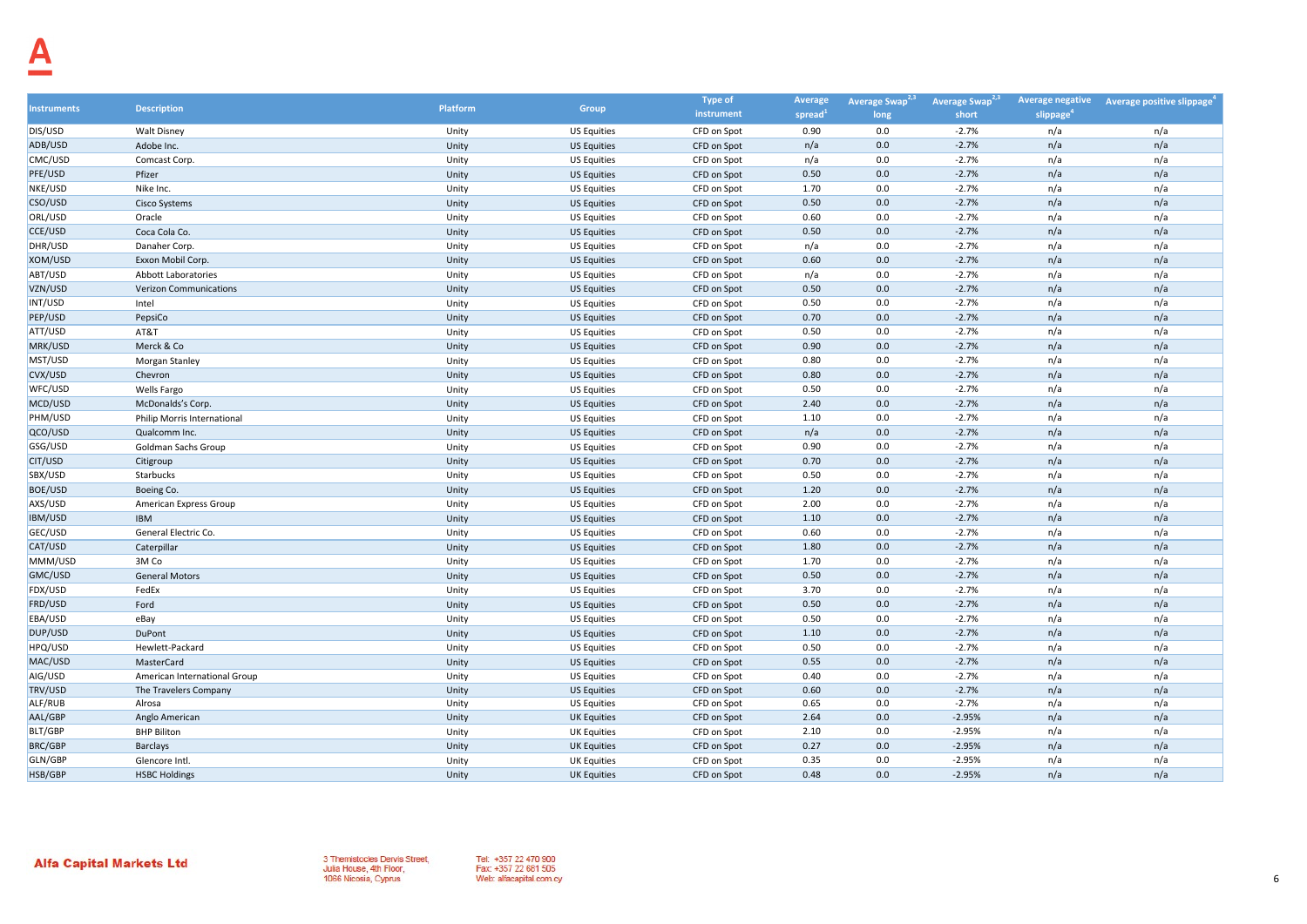| <b>Instruments</b> | <b>Description</b>      | Platform | irour              | Type of<br>instrument | spread | long | short    | <b>slippage</b> | Average Average Swap <sup>2,3</sup> Average Swap <sup>2,3</sup> Average negative Average positive slippage <sup>4</sup> |
|--------------------|-------------------------|----------|--------------------|-----------------------|--------|------|----------|-----------------|-------------------------------------------------------------------------------------------------------------------------|
| RIO/GBP            | Rio Tinto               | Unity    | <b>UK Equities</b> | CFD on Spot           | 5.35   | 0.0  | $-2.95%$ |                 |                                                                                                                         |
| STN/GBP            | <b>Standard Charted</b> | Unity    | <b>UK Equities</b> | CFD on Spot           | 0.58   | 0.0  | $-2.95%$ | n/a             |                                                                                                                         |

**1.** Average spread includes periods of normal and low liquidity and reflects values applicable during the previous quarter, as specified above.

Actual spread is floating, it depends on market conditions and may vary significantly from the average spread.

Current spread is available for review in BBPro and Unity platforms.

**2.** Swaps are calculated on a daily basis and depend on the interest rate differential between the countries of traded currencies.

Average swap reflects an average value applicable during the previous quarter, specified above.

**3.** Some swap values are indicative of the annual percentage.

**4.** Pairs marked as "n/a" have not been traded by our clients during the reporting period and therefore data is not available.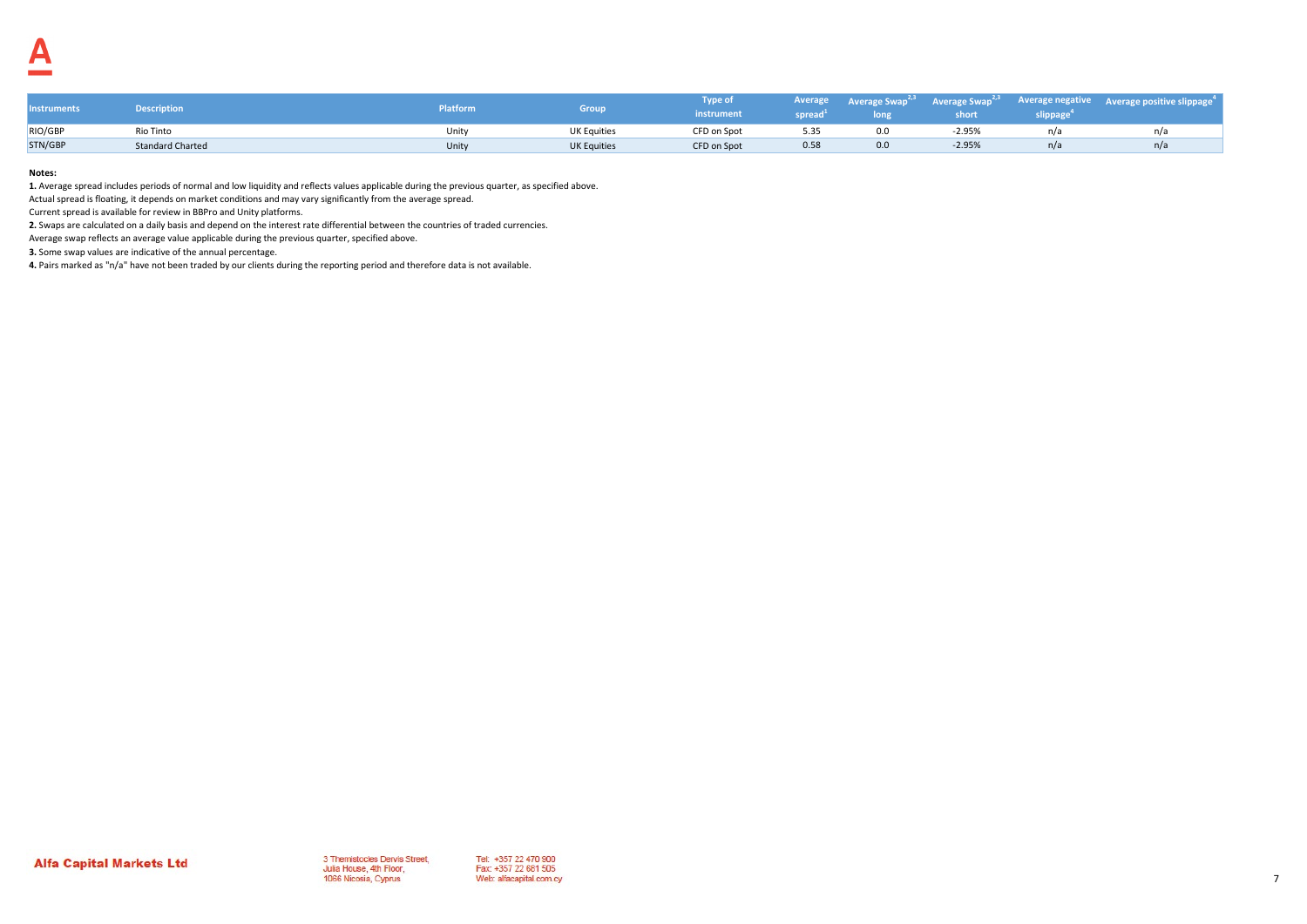## **Margin Requirements for Retail Clients**

| <b>Instruments</b> |                                        |                                                      | <b>Equity below</b> | Equity below \$200.000      | <b>Equity above</b> | Equity above \$200.000    |
|--------------------|----------------------------------------|------------------------------------------------------|---------------------|-----------------------------|---------------------|---------------------------|
|                    | Group                                  | <b>Type of instrument</b>                            | \$200.000, Leverage | Stop out <sup>1</sup> , $%$ | \$200.000, Leverage | Stop out <sup>1</sup> , % |
| AUD/CAD            | <b>FX</b>                              | CFD on Spot/Rolling Spot                             | 1:20                | 50                          | 1:20                | 50                        |
| AUD/CHF            | <b>FX</b>                              | CFD on Spot/Rolling Spot                             | 1:20                | 50                          | 1:20                | 50                        |
| AUD/JPY            | FX                                     | CFD on Spot/Rolling Spot                             | 1:20                | 50                          | 1:20                | 50                        |
| AUD/NZD            | <b>FX</b>                              | CFD on Spot/Rolling Spot                             | 1:20                | 50                          | 1:2                 | 50                        |
| AUD/SGD            | <b>FX</b>                              | CFD on Spot/Rolling Spot                             | 1:20                | 50                          | 1:15                | 50                        |
| AUD/USD            | FX                                     | CFD on Spot/Rolling Spot                             | 1:20                | 50                          | 1:20                | 50                        |
| BYN/RUB            | FX                                     | CFD on Spot/Rolling Spot                             | 1:1                 | 50                          | 1:1                 | 50                        |
| CAD/CHF            | FX                                     | CFD on Spot/Rolling Spot                             | 1:30                | 50                          | 1:30                | 50                        |
| CAD/JPY            | FX                                     | CFD on Spot/Rolling Spot                             | 1:30                | 50                          | 1:30                | 50                        |
| CHF/JPY            | FX                                     | CFD on Spot/Rolling Spot                             | 1:30                | 50                          | 1:30                | 50                        |
| CHF/RUB            | FX                                     | CFD on Spot/Rolling Spot                             | 1:1                 | 50                          | $1:1$               | 50                        |
| CNY/RUB            | <b>FX</b>                              | CFD on Spot/Rolling Spot                             | 1:1                 | 50                          | 1:1                 | 50                        |
| EUR/AUD            | <b>FX</b>                              | CFD on Spot/Rolling Spot                             | 1:20                | 50                          | 1:20                | 50                        |
| <b>EUR/CAD</b>     | FX                                     | CFD on Spot/Rolling Spot                             | 1:30                | 50                          | 1:30                | 50                        |
| <b>EUR/CHF</b>     | <b>FX</b>                              | CFD on Spot/Rolling Spot                             | 1:30                | 50                          | 1:30                | 50                        |
| <b>EUR/CNY</b>     | <b>FX</b>                              | CFD on Spot/Rolling Spot                             | 1:20                | 50                          | 1:10                | 50                        |
| EUR/CZK            | FX                                     | CFD on Spot/Rolling Spot                             | 1:20                | 50                          | 1:20                | 50                        |
| <b>EUR/DKK</b>     | <b>FX</b>                              | CFD on Spot/Rolling Spot                             | 1:20                | 50                          | 1:10                | 50                        |
| EUR/GBP            | <b>FX</b>                              | CFD on Spot/Rolling Spot                             | 1:30                | 50                          | 1:30                | 50                        |
| <b>EUR/HKD</b>     | <b>FX</b>                              | CFD on Spot/Rolling Spot                             | 1:2                 | 50                          | 1:2                 | 50                        |
| EUR/JPY            | FX                                     | CFD on Spot/Rolling Spot                             | 1:30                | 50                          | 1:30                | 50                        |
| EUR/MXN            | FX                                     | CFD on Spot/Rolling Spot                             | 1:20                | 50                          | 1:15                | 50                        |
| <b>EUR/NOK</b>     | FX                                     | CFD on Spot/Rolling Spot                             | 1:20                | 50                          | 1:20                | 50                        |
| EUR/NZD            | FX                                     | CFD on Spot/Rolling Spot                             | 1:20                | 50                          | 1:20                | 50                        |
| EUR/PLN            | <b>FX</b>                              | CFD on Spot/Rolling Spot                             | 1:20                | 50                          | 1:20                | 50                        |
| EUR/RUB*           | FX                                     | CFD on Spot/Rolling Spot                             | 1:5                 | 50                          | 1:5                 | 50                        |
| <b>EUR/SEK</b>     | <b>FX</b>                              | CFD on Spot/Rolling Spot                             | 1:20                | 50                          | 1:20                | 50                        |
| EUR/SGD            | FX                                     | CFD on Spot/Rolling Spot                             | 1:20                | 50                          | 1:15                | 50                        |
| <b>EUR/TRY</b>     | <b>FX</b>                              | CFD on Spot/Rolling Spot                             | 1:4                 | 50                          | 1:2                 | 50                        |
| EUR/USD            | <b>FX</b>                              | CFD on Spot/Rolling Spot                             | 1:30                | 50                          | 1:30                | 50                        |
| GBP/AUD            | <b>FX</b>                              | CFD on Spot/Rolling Spot                             | 1:20                | 50                          | 1:20                | 50                        |
| GBP/CAD            | <b>FX</b>                              | CFD on Spot/Rolling Spot                             | 1:30                | 50                          | 1:30                | 50                        |
| GBP/CHF            | FX                                     | CFD on Spot/Rolling Spot                             | 1:30                | 50                          | 1:30                | 50                        |
| GBP/JPY            | <b>FX</b>                              | CFD on Spot/Rolling Spot                             | 1:30                | 50                          | 1:30                | 50                        |
| GBP/NZD            | FX                                     | CFD on Spot/Rolling Spot                             | 1:20                | 50                          | 1:20                | 50                        |
| GBP/RUB            | FX                                     | CFD on Spot/Rolling Spot                             | 1:1                 | 50                          | 1:1                 | 50                        |
| GBP/USD            | <b>FX</b>                              | CFD on Spot/Rolling Spot                             | 1:30                | 50                          | 1:30                | 50                        |
| HKD/RUB            | FX                                     | CFD on Spot/Rolling Spot                             | 1:1                 | 50                          | 1:1                 | 50                        |
| JPY/RUB            | <b>FX</b>                              | CFD on Spot/Rolling Spot                             | 1:1                 | 50                          | 1:1                 | 50                        |
| <b>KZT/RUB</b>     | FX                                     | CFD on Spot/Rolling Spot                             | 1:1                 | 50                          | 1:1                 | 50                        |
| NZD/CAD            | <b>FX</b>                              | CFD on Spot/Rolling Spot                             | 1:20                | 50                          | 1:20                | 50                        |
| NZD/CHF            | FX                                     | CFD on Spot/Rolling Spot                             | 1:20                | 50                          | 1:20                | 50                        |
| NZD/JPY            | FX                                     | CFD on Spot/Rolling Spot                             | 1:20                | 50                          | 1:20                | 50                        |
| NZD/USD            | FX                                     | CFD on Spot/Rolling Spot                             | 1:20                | 50                          | 1:20                | 50                        |
| TRY/RUB            | <b>FX</b>                              | CFD on Spot/Rolling Spot                             | 1:1                 | 50                          | 1:1                 | 50                        |
| USD/BYN            | FX                                     | CFD on Spot/Rolling Spot                             | 1:2                 | 50                          | 1:2                 | 50                        |
| USD/CAD            | FX                                     | CFD on Spot/Rolling Spot                             | 1:30                | 50                          | 1:30                | 50                        |
| USD/CHF            | FX                                     | CFD on Spot/Rolling Spot                             | 1:30                | 50                          | 1:30                | 50                        |
| USD/CNY            | <b>FX</b>                              | CFD on Spot/Rolling Spot                             | 1:20                | 50                          | 1:10                | 50                        |
| USD/CZK            | FX                                     | CFD on Spot/Rolling Spot                             | 1:20                | 50                          | 1:20                | 50                        |
| USD/DKK            | FX                                     | CFD on Spot/Rolling Spot                             | 1:20                | 50                          | 1:10                | 50                        |
| USD/HKD            |                                        | CFD on Spot/Rolling Spot                             |                     |                             | 1:2                 | 50                        |
| USD/KZT            | FX<br>FX                               | CFD on Spot/Rolling Spot                             | 1:2<br>1:20         | 50<br>50                    | 1:10                | 50                        |
| USD/JPY            |                                        | CFD on Spot/Rolling Spot                             |                     |                             | 1:30                | 50                        |
| USD/MXN            | FX                                     | CFD on Spot/Rolling Spot                             | 1:30                | 50                          |                     | 50                        |
| USD/NOK            | FX                                     | CFD on Spot/Rolling Spot                             | 1:20                | 50                          | 1:15<br>1:20        | 50                        |
| USD/PLN            | FX                                     |                                                      | 1:20                | 50                          |                     |                           |
| USD/RUB*           | FX<br>FX                               | CFD on Spot/Rolling Spot<br>CFD on Spot/Rolling Spot | 1:20                | 50<br>50                    | 1:20<br>1:5         | 50<br>50                  |
|                    |                                        | CFD on Spot/Rolling Spot                             | 1:5                 |                             |                     |                           |
| USD/SEK            | FX                                     |                                                      | 1:20                | 50                          | 1:20                | 50                        |
| USD/SGD<br>USD/TRY | FX                                     | CFD on Spot/Rolling Spot                             | 1:20                | 50                          | 1:15                | 50                        |
| USD/ZAR            | FX                                     | CFD on Spot/Rolling Spot<br>CFD on Spot/Rolling Spot | 1:4                 | 50                          | 1:2                 | 50                        |
| XAG/USD            | <b>FX</b>                              |                                                      | 1:20                | 50                          | 1:15                | 50                        |
| XAU/USD            | Commodity/ Metals<br>Commodity/ Metals | CFD on Spot<br>CFD on Spot                           | 1:10<br>1:20        | 50<br>50                    | 1:10<br>1:20        | 50<br>50                  |
| XPD/USD            | Commodity/ Metals                      | CFD on Spot                                          | 1:10                | 50                          | 1:10                | 50                        |
| XPT/USD            | Commodity/ Metals                      | CFD on Spot                                          | 1:10                | 50                          | 1:10                | 50                        |
| LCO/USD            | Commodity/Oil                          | CFD on Spot                                          | 1:10                | 50                          | 1:10                | 50                        |
| CLF/USD            | Commodity/Oil                          | CFD on Spot                                          | 1:10                | 50                          | 1:10                | 50                        |
| BRF/USD            | Commodity/Oil                          | CFD on Future                                        | 1:10                | 50                          | 1:10                | 50                        |
| SVF/USD            | Commodity/ Metals                      | CFD on Future                                        | 1:10                | 50                          | 1:10                | 50                        |
| GDF/USD            | Commodity/ Metals                      | CFD on Future                                        | 1:10                | 50                          | 1:10                | 50                        |

3 Themistocles Dervis Street,<br>Julia House, 4th Floor,<br>1066 Nicosia, Cyprus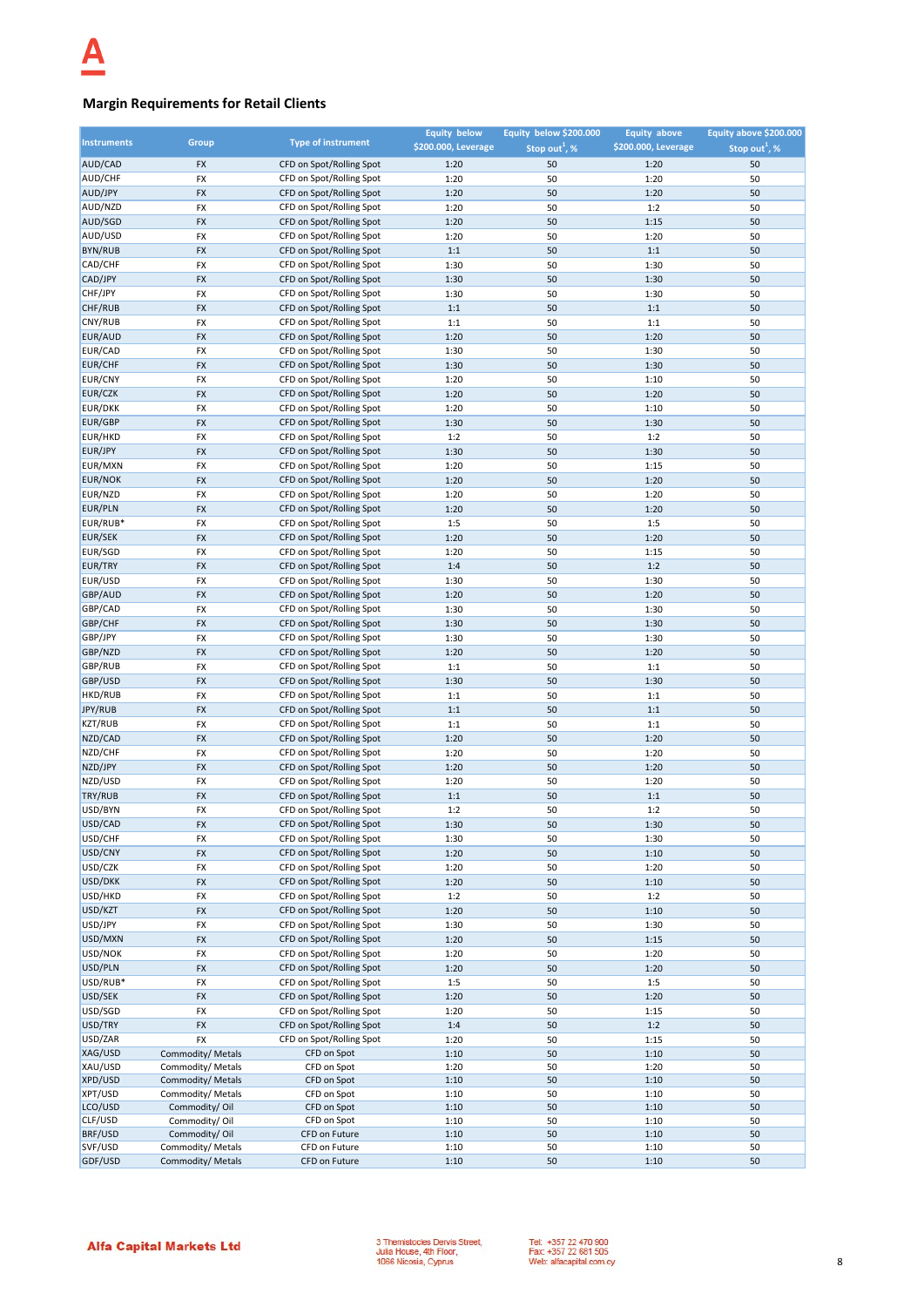# $\Delta$

| <b>Instruments</b> | Group                                     | <b>Type of instrument</b>      | <b>Equity below</b><br>\$200.000, Leverage | Equity below \$200.000<br>Stop out <sup>1</sup> , % | <b>Equity above</b><br>\$200.000, Leverage | Equity above \$200.000<br>Stop out <sup>1</sup> , % |
|--------------------|-------------------------------------------|--------------------------------|--------------------------------------------|-----------------------------------------------------|--------------------------------------------|-----------------------------------------------------|
| PTF/USD            | Commodity/ Metals                         | CFD on Future                  | 1:10                                       | 50                                                  | 1:10                                       | 50                                                  |
| PDF/USD            | Commodity/ Metals                         | CFD on Future                  | 1:10                                       | 50                                                  | 1:10                                       | 50                                                  |
| COF/USD            | Commodity/ Metals                         | CFD on Future                  | 1:10                                       | 50                                                  | 1:10                                       | 50                                                  |
| NIF/USD            | Commodity/ Metals                         | CFD on Future                  | 1:10                                       | 50                                                  | 1:10                                       | 50                                                  |
| AMF/USD            | Commodity/ Metals                         | CFD on Future                  | 1:10                                       | 50                                                  | 1:10                                       | 50                                                  |
| ZNF/USD            | Commodity/ Metals                         | CFD on Future                  | 1:10                                       | 50                                                  | 1:10                                       | 50                                                  |
| NGF/USD<br>SAF/USD | Commodity/ Gas<br>Commodity/ Agricultural | CFD on Future<br>CFD on Future | 1:10<br>1:10                               | 50<br>50                                            | 1:10<br>1:10                               | 50<br>50                                            |
|                    |                                           |                                |                                            |                                                     |                                            |                                                     |
| APL/USD<br>MSF/USD | <b>US Equities</b>                        | CFD on Spot<br>CFD on Spot     | 1:5<br>1:5                                 | 50<br>50                                            | 1:5<br>1:5                                 | 50<br>50                                            |
| FBK/USD            | <b>US Equities</b><br><b>US Equities</b>  | CFD on Spot                    | 1:5                                        | 50                                                  | 1:5                                        | 50                                                  |
| TSL/USD            | <b>US Equities</b>                        | CFD on Spot                    | 1:5                                        | 50                                                  | 1:5                                        | 50                                                  |
| VIS/USD            | <b>US Equities</b>                        | CFD on Spot                    | 1:5                                        | 50                                                  | 1:5                                        | 50                                                  |
| NFX/USD            | <b>US Equities</b>                        | CFD on Spot                    | 1:5                                        | 50                                                  | 1:5                                        | 50                                                  |
| ADM/USD            | <b>US Equities</b>                        | CFD on Spot                    | 1:5                                        | 50                                                  | 1:5                                        | 50                                                  |
| GOO/USD            | <b>US Equities</b>                        | CFD on Spot                    | 1:5                                        | 50                                                  | 1:5                                        | 50                                                  |
| AMZ/USD            | <b>US Equities</b>                        | CFD on Spot                    | 1:5                                        | 50                                                  | 1:5                                        | 50                                                  |
| NVD/USD            | <b>US Equities</b>                        | CFD on Spot                    | 1:5                                        | 50                                                  | 1:5                                        | 50                                                  |
| JPM/USD            | <b>US Equities</b>                        | CFD on Spot                    | 1:5                                        | 50                                                  | 1:4                                        | 50                                                  |
| JNJ/USD            | <b>US Equities</b>                        | CFD on Spot                    | 1:5                                        | 50                                                  | 1:5                                        | 50                                                  |
| WMT/USD            | <b>US Equities</b>                        | CFD on Spot                    | 1:5                                        | 50                                                  | 1:5                                        | 50                                                  |
| UNH/USD<br>PNG/USD | <b>US Equities</b>                        | CFD on Spot                    | 1:5                                        | 50                                                  | 1:4                                        | 50                                                  |
| BAC/USD            | <b>US Equities</b><br><b>US Equities</b>  | CFD on Spot<br>CFD on Spot     | 1:5<br>1:5                                 | 50<br>50                                            | 1:5<br>1:5                                 | 50<br>50                                            |
| HDN/USD            | <b>US Equities</b>                        | CFD on Spot                    | 1:5                                        | 50                                                  | 1:4                                        | 50                                                  |
| PYP/USD            | <b>US Equities</b>                        | CFD on Spot                    | 1:5                                        | 50                                                  | 1:5                                        | 50                                                  |
| DIS/USD            | <b>US Equities</b>                        | CFD on Spot                    | 1:5                                        | 50                                                  | 1:5                                        | 50                                                  |
| ADB/USD            | <b>US Equities</b>                        | CFD on Spot                    | 1:5                                        | 50                                                  | 1:4                                        | 50                                                  |
| CMC/USD            | <b>US Equities</b>                        | CFD on Spot                    | 1:5                                        | 50                                                  | 1:4                                        | 50                                                  |
| PFE/USD            | <b>US Equities</b>                        | CFD on Spot                    | 1:5                                        | 50                                                  | 1:5                                        | 50                                                  |
| NKE/USD            | <b>US Equities</b>                        | CFD on Spot                    | 1:5                                        | 50                                                  | 1:5                                        | 50                                                  |
| CSO/USD            | <b>US Equities</b>                        | CFD on Spot                    | 1:5                                        | 50                                                  | 1:4                                        | 50                                                  |
| ORL/USD            | <b>US Equities</b>                        | CFD on Spot                    | 1:5                                        | 50                                                  | 1:4                                        | 50                                                  |
| CCE/USD            | <b>US Equities</b>                        | CFD on Spot                    | 1:5                                        | 50                                                  | 1:5                                        | 50                                                  |
| DHR/USD            | <b>US Equities</b>                        | CFD on Spot                    | 1:5                                        | 50                                                  | 1:4                                        | 50                                                  |
| XOM/USD            | <b>US Equities</b>                        | CFD on Spot                    | 1:5                                        | 50                                                  | 1:5                                        | 50                                                  |
| ABT/USD            | <b>US Equities</b>                        | CFD on Spot                    | 1:5                                        | 50                                                  | 1:4                                        | 50                                                  |
| VZN/USD<br>INT/USD | <b>US Equities</b><br><b>US Equities</b>  | CFD on Spot<br>CFD on Spot     | 1:5<br>1:5                                 | 50<br>50                                            | 1:4<br>1:5                                 | 50<br>50                                            |
| PEP/USD            | <b>US Equities</b>                        | CFD on Spot                    | 1:5                                        | 50                                                  | 1:5                                        | 50                                                  |
| ATT/USD            | <b>US Equities</b>                        | CFD on Spot                    | 1:5                                        | 50                                                  | 1:4                                        | 50                                                  |
| MRK/USD            | <b>US Equities</b>                        | CFD on Spot                    | 1:5                                        | 50                                                  | 1:5                                        | 50                                                  |
| MST/USD            | <b>US Equities</b>                        | CFD on Spot                    | 1:5                                        | 50                                                  | 1:4                                        | 50                                                  |
| CVX/USD            | <b>US Equities</b>                        | CFD on Spot                    | 1:5                                        | 50                                                  | 1:5                                        | 50                                                  |
| WFC/USD            | <b>US Equities</b>                        | CFD on Spot                    | 1:5                                        | 50                                                  | 1:4                                        | 50                                                  |
| MCD/USD            | <b>US Equities</b>                        | CFD on Spot                    | 1:5                                        | 50                                                  | 1:5                                        | 50                                                  |
| PHM/USD            | <b>US Equities</b>                        | CFD on Spot                    | 1:5                                        | 50                                                  | 1:4                                        | 50                                                  |
| QCO/USD            | <b>US Equities</b>                        | CFD on Spot                    | 1:5                                        | 50                                                  | 1:5                                        | 50                                                  |
| GSG/USD            | <b>US Equities</b>                        | CFD on Spot                    | 1:5                                        | 50                                                  | 1:4                                        | 50                                                  |
| CIT/USD<br>SBX/USD | <b>US Equities</b>                        | CFD on Spot                    | 1:5                                        | 50                                                  | 1:4                                        | 50                                                  |
| <b>BOE/USD</b>     | <b>US Equities</b><br><b>US Equities</b>  | CFD on Spot<br>CFD on Spot     | 1:5<br>1:5                                 | 50<br>50                                            | 1:5<br>1:4                                 | 50<br>50                                            |
| AXS/USD            | <b>US Equities</b>                        | CFD on Spot                    | 1:5                                        | 50                                                  | 1:4                                        | 50                                                  |
| IBM/USD            | <b>US Equities</b>                        | CFD on Spot                    | 1:5                                        | 50                                                  | 1:4                                        | 50                                                  |
| GEC/USD            | <b>US Equities</b>                        | CFD on Spot                    | 1:5                                        | 50                                                  | 1:4                                        | 50                                                  |
| CAT/USD            | <b>US Equities</b>                        | CFD on Spot                    | 1:5                                        | 50                                                  | 1:5                                        | 50                                                  |
| CSX/USD            | <b>US Equities</b>                        | CFD on Spot                    | 1:5                                        | 50                                                  | 1:5                                        | 50                                                  |
| DE/USD             | <b>US Equities</b>                        | CFD on Spot                    | 1:5                                        | 50                                                  | 1:5                                        | 50                                                  |
| UPS/USD            | <b>US Equities</b>                        | CFD on Spot                    | 1:5                                        | 50                                                  | 1:5                                        | 50                                                  |
| MMM/USD            | <b>US Equities</b>                        | CFD on Spot                    | 1:5                                        | 50                                                  | 1:4                                        | 50                                                  |
| GMC/USD            | <b>US Equities</b>                        | CFD on Spot                    | 1:5                                        | 50                                                  | 1:4                                        | 50                                                  |
| FDX/USD            | <b>US Equities</b>                        | CFD on Spot                    | 1:5                                        | 50                                                  | 1:4                                        | 50                                                  |
| FRD/USD            | <b>US Equities</b>                        | CFD on Spot                    | 1:5                                        | 50                                                  | 1:4                                        | 50                                                  |
| EBA/USD<br>DUP/USD | <b>US Equities</b>                        | CFD on Spot<br>CFD on Spot     | 1:5<br>1:5                                 | 50<br>50                                            | 1:4                                        | 50<br>50                                            |
| HPQ/USD            | <b>US Equities</b><br><b>US Equities</b>  | CFD on Spot                    | 1:5                                        | 50                                                  | 1:4<br>1:4                                 | 50                                                  |
| MAC/USD            | <b>US Equities</b>                        | CFD on Spot                    | 1:5                                        | 50                                                  | 1:4                                        | 50                                                  |
| AIG/USD            | <b>US Equities</b>                        | CFD on Spot                    | 1:5                                        | 50                                                  | 1:4                                        | 50                                                  |
| TRV/USD            | <b>US Equities</b>                        | CFD on Spot                    | 1:5                                        | 50                                                  | 1:4                                        | 50                                                  |
| AAL/GBP            | UK equities                               | CFD on Spot                    | 1:5                                        | 50                                                  | 1:4                                        | 50                                                  |
| BLT/GBP            | UK equities                               | CFD on Spot                    | 1:5                                        | 50                                                  | 1:4                                        | 50                                                  |
| BRC/GBP            | <b>UK</b> equities                        | CFD on Spot                    | 1:5                                        | 50                                                  | 1:4                                        | 50                                                  |
| GLN/GBP            | UK equities                               | CFD on Spot                    | 1:5                                        | 50                                                  | 1:4                                        | 50                                                  |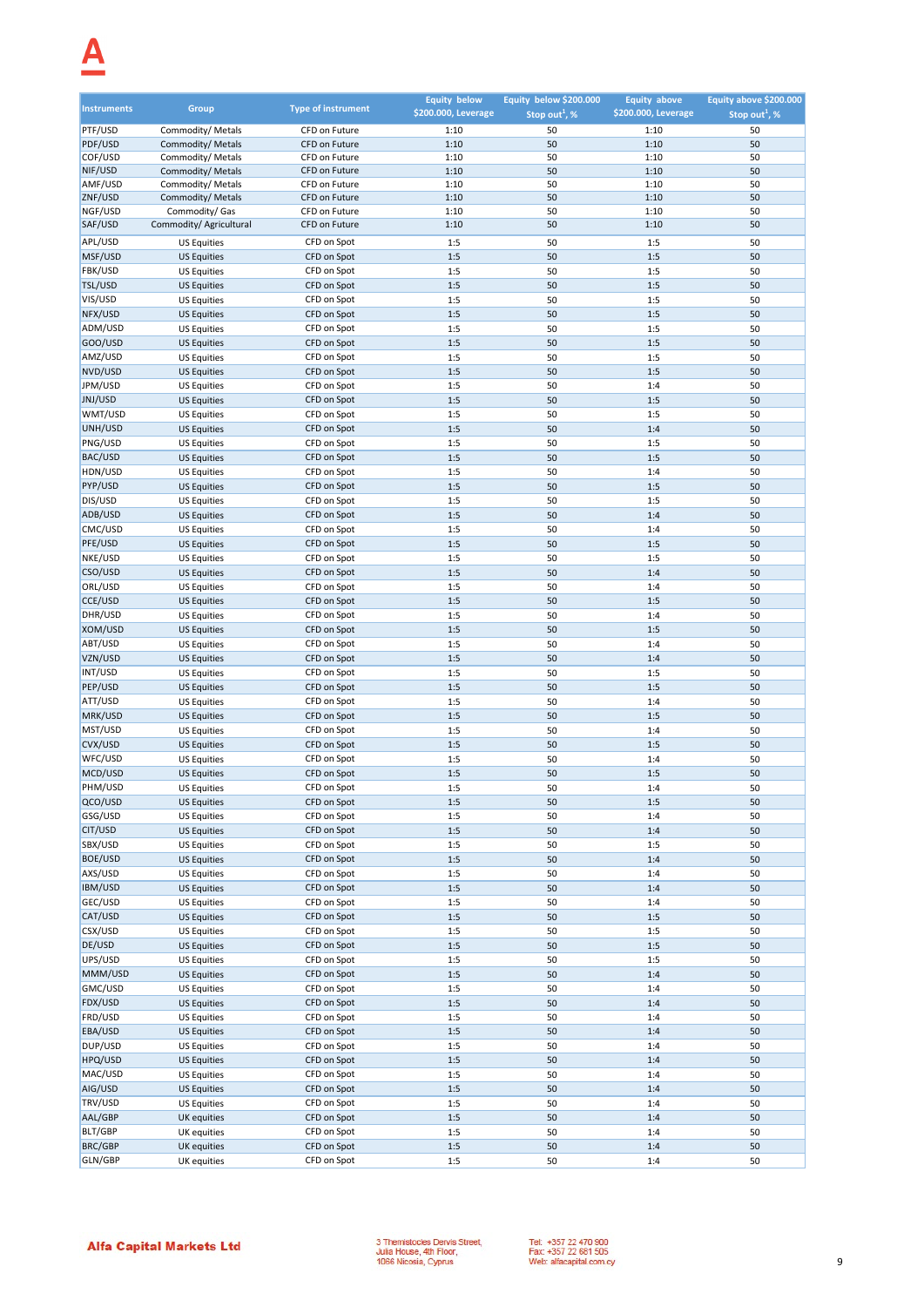| <b>Instruments</b> | <b>Group</b> | Tvpe of instrument | <b>Equity below</b><br>\$200.000, Leverage | Equity below \$200.000<br>Stop out <sup>1</sup> , % | Equity above<br>\$200.000, Leverage | Equity above \$200.000<br>Stop out <sup>1</sup> , % |
|--------------------|--------------|--------------------|--------------------------------------------|-----------------------------------------------------|-------------------------------------|-----------------------------------------------------|
| HSB/GBP            | UK equities  | CFD on Spot        | 1:5                                        | 50                                                  | 1:4                                 | 50                                                  |
| RIO/GBP            | UK equities  | CFD on Spot        |                                            | 50                                                  | 1:4                                 | 50                                                  |
| STN/GBP            | UK equities  | CFD on Spot        | 1:5                                        | 50                                                  | 1:4                                 | 50                                                  |

**1.** Stop-out level is on a per account basis and is activated at the first market price at the level below the predetermined margin

\*Leverage and stop out is granted for closing of positions only.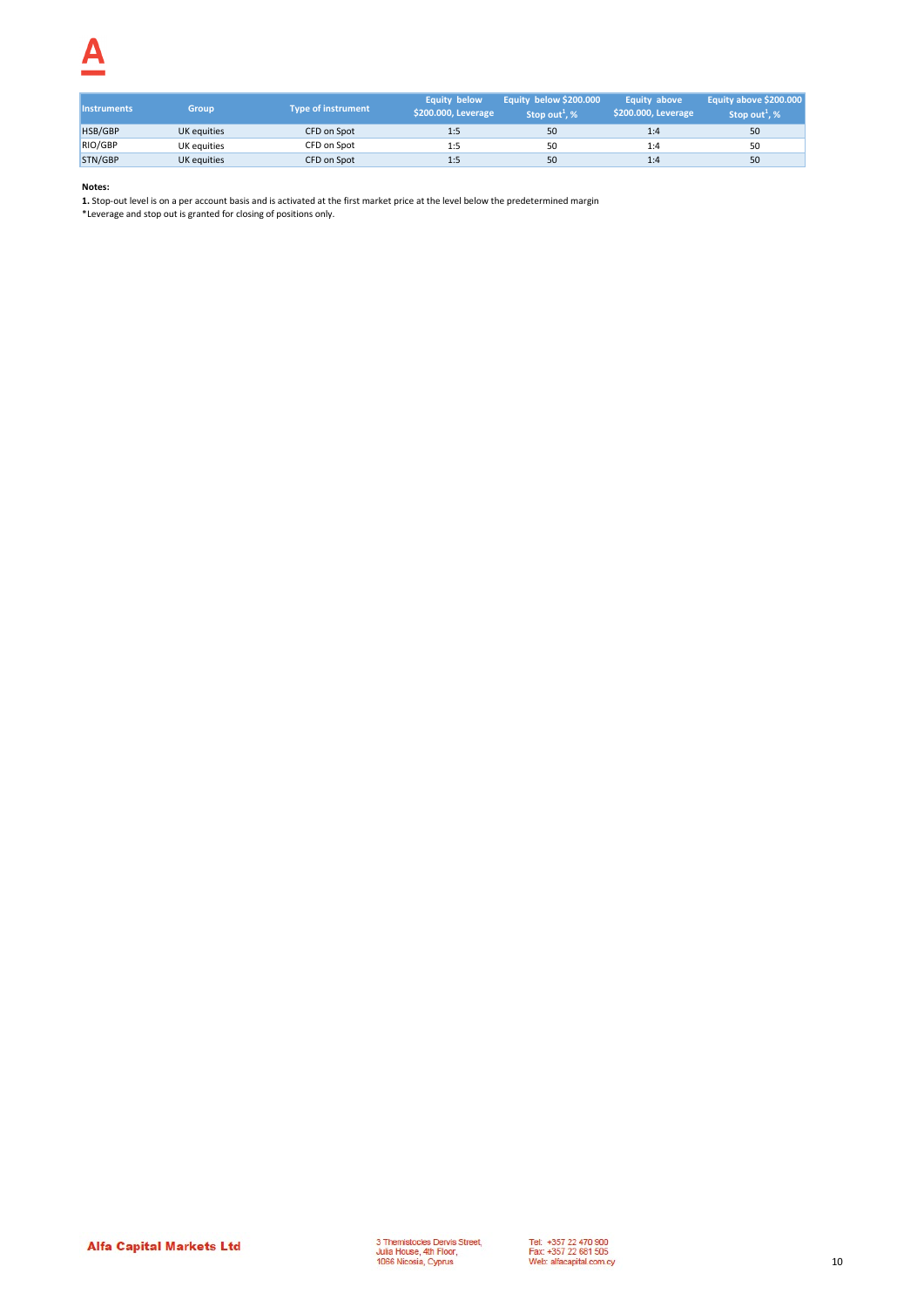## **Margin Requirements for non-Retail Clients**

| <b>Instruments</b> | <b>Group</b>                  | <b>Type of instrument</b>                            | <b>Equity below</b> | Equity below \$200.000    | <b>Equity above</b> | Equity above \$200.000    |
|--------------------|-------------------------------|------------------------------------------------------|---------------------|---------------------------|---------------------|---------------------------|
|                    |                               |                                                      | \$200.000, Leverage | Stop out <sup>1</sup> , % | \$200.000, Leverage | Stop out <sup>1</sup> , % |
| AUD/CAD            | <b>FX</b>                     | CFD on Spot/Rolling Spot                             | 1:100               | 50                        | 1:50                | 50                        |
| AUD/CHF            | FX                            | CFD on Spot/Rolling Spot                             | 1:60                | 50                        | 1:30                | 50                        |
| AUD/JPY            | <b>FX</b>                     | CFD on Spot/Rolling Spot                             | 1:100               | 50                        | 1:50                | 50                        |
| AUD/NZD<br>AUD/SGD | FX                            | CFD on Spot/Rolling Spot                             | 1:100               | 50                        | 1:50                | 50<br>50                  |
| AUD/USD            | FX<br>FX                      | CFD on Spot/Rolling Spot                             | 1:30                | 50<br>50                  | 1:15<br>1:50        | 50                        |
| <b>BYN/RUB</b>     | <b>FX</b>                     | CFD on Spot/Rolling Spot<br>CFD on Spot/Rolling Spot | 1:100<br>1:1        | 50                        | 1:1                 | 50                        |
| CAD/CHF            | FX                            | CFD on Spot/Rolling Spot                             | 1:60                | 50                        | 1:30                | 50                        |
| CAD/JPY            | FX                            | CFD on Spot/Rolling Spot                             | 1:100               | 50                        | 1:50                | 50                        |
| CHF/JPY            | FX                            | CFD on Spot/Rolling Spot                             | 1:60                | 50                        | 1:30                | 50                        |
| CHF/RUB            | <b>FX</b>                     | CFD on Spot/Rolling Spot                             | 1:1                 | 50                        | 1:1                 | 50                        |
| CNY/RUB            | FX                            | CFD on Spot/Rolling Spot                             | 1:1                 | 50                        | 1:1                 | 50                        |
| EUR/AUD            | FX                            | CFD on Spot/Rolling Spot                             | 1:100               | 50                        | 1:50                | 50                        |
| EUR/CAD            | <b>FX</b>                     | CFD on Spot/Rolling Spot                             | 1:100               | 50                        | 1:50                | 50                        |
| EUR/CHF            | <b>FX</b>                     | CFD on Spot/Rolling Spot                             | 1:60                | 50                        | 1:30                | 50                        |
| EUR/CNY            | <b>FX</b>                     | CFD on Spot/Rolling Spot                             | 1:20                | 50                        | 1:10                | 50                        |
| EUR/CZK            | <b>FX</b>                     | CFD on Spot/Rolling Spot                             | 1:60                | 50                        | 1:30                | 50                        |
| EUR/DKK            | FX                            | CFD on Spot/Rolling Spot                             | 1:20                | 50                        | 1:10                | 50                        |
| EUR/GBP            | FX                            | CFD on Spot/Rolling Spot                             | 1:60                | 50                        | 1:30                | 50                        |
| EUR/HKD            | FX                            | CFD on Spot/Rolling Spot                             | 1:2                 | 50                        | 1:2                 | 50                        |
| EUR/JPY            | FX                            | CFD on Spot/Rolling Spot                             | 1:200               | 50                        | 1:100               | 50                        |
| EUR/MXN            | <b>FX</b>                     | CFD on Spot/Rolling Spot                             | 1:30                | 50                        | 1:15                | 50                        |
| <b>EUR/NOK</b>     | <b>FX</b>                     | CFD on Spot/Rolling Spot                             | 1:100               | 50                        | 1:50                | 50                        |
| EUR/NZD            | <b>FX</b>                     | CFD on Spot/Rolling Spot                             | 1:100               | 50                        | 1:50                | 50                        |
| <b>EUR/PLN</b>     | FX                            | CFD on Spot/Rolling Spot                             | 1:60                | 50                        | 1:30                | 50                        |
| EUR/RUB*           | <b>FX</b>                     | CFD on Spot/Rolling Spot                             | 1:5                 | 50                        | 1:5                 | 50                        |
| EUR/SEK            | <b>FX</b>                     | CFD on Spot/Rolling Spot                             | 1:100               | 50                        | 1:50                | 50                        |
| EUR/SGD            | <b>FX</b>                     | CFD on Spot/Rolling Spot                             | 1:30                | 50                        | 1:15                | 50                        |
| EUR/TRY            | <b>FX</b>                     | CFD on Spot/Rolling Spot                             | 1:4                 | 50                        | 1:2                 | 50                        |
| EUR/USD            | FX                            | CFD on Spot/Rolling Spot                             | 1:200               | 50                        | 1:100               | 50                        |
| GBP/AUD            | <b>FX</b>                     | CFD on Spot/Rolling Spot                             | 1:60                | 50                        | 1:30                | 50                        |
| GBP/CAD            | <b>FX</b>                     | CFD on Spot/Rolling Spot                             | 1:60                | 50                        | 1:30                | 50                        |
| GBP/CHF            | <b>FX</b>                     | CFD on Spot/Rolling Spot                             | 1:60                | 50                        | 1:30                | 50                        |
| GBP/JPY            | FX                            | CFD on Spot/Rolling Spot                             | 1:60                | 50                        | 1:30                | 50                        |
| GBP/NZD            | <b>FX</b>                     | CFD on Spot/Rolling Spot                             | 1:60                | 50                        | 1:30                | 50                        |
| GBP/RUB            | FX                            | CFD on Spot/Rolling Spot                             | 1:1                 | 50                        | 1:1                 | 50                        |
| GBP/USD            | <b>FX</b>                     | CFD on Spot/Rolling Spot                             | 1:60                | 50                        | 1:30                | 50                        |
| HKD/RUB            | FX                            | CFD on Spot/Rolling Spot                             | 1:1                 | 50                        | 1:1                 | 50                        |
| JPY/RUB            | <b>FX</b>                     | CFD on Spot/Rolling Spot                             | 1:1                 | 50                        | 1:1                 | 50                        |
| <b>KZT/RUB</b>     | <b>FX</b>                     | CFD on Spot/Rolling Spot                             | 1:1                 | 50                        | 1:1                 | 50                        |
| NZD/CAD            | <b>FX</b>                     | CFD on Spot/Rolling Spot                             | 1:100               | 50                        | 1:50                | 50                        |
| NZD/CHF            | FX                            | CFD on Spot/Rolling Spot                             | 1:60                | 50                        | 1:30                | 50                        |
| NZD/JPY            | <b>FX</b>                     | CFD on Spot/Rolling Spot                             | 1:100               | 50                        | 1:50                | 50                        |
| NZD/USD            | FX                            | CFD on Spot/Rolling Spot                             | 1:100               | 50                        | 1:50                | 50                        |
| TRY/RUB            | <b>FX</b>                     | CFD on Spot/Rolling Spot                             | $1:1$               | 50                        | 1:1                 | 50                        |
| USD/BYN            | FX                            | CFD on Spot/Rolling Spot                             | 1:2                 | 50                        | 1:2                 | 50                        |
| USD/CAD<br>USD/CHF | <b>FX</b><br><b>FX</b>        | CFD on Spot/Rolling Spot<br>CFD on Spot/Rolling Spot | 1:100               | 50<br>50                  | 1:50<br>1:30        | 50<br>50                  |
| USD/CNY            | <b>FX</b>                     | CFD on Spot/Rolling Spot                             | 1:60                | 50                        |                     | 50                        |
| USD/CZK            | <b>FX</b>                     | CFD on Spot/Rolling Spot                             | 1:20<br>1:60        | 50                        | 1:10<br>1:30        | 50                        |
| USD/DKK            | <b>FX</b>                     | CFD on Spot/Rolling Spot                             | 1:20                | 50                        | 1:10                | 50                        |
| USD/HKD            | FX                            | CFD on Spot/Rolling Spot                             | 1:2                 | 50                        | 1:2                 | 50                        |
| USD/KZT            | <b>FX</b>                     | CFD on Spot/Rolling Spot                             | 1:20                | 50                        | 1:10                | 50                        |
| USD/JPY            | FX                            | CFD on Spot/Rolling Spot                             | 1:200               | 50                        | 1:100               | 50                        |
| USD/MXN            | <b>FX</b>                     | CFD on Spot/Rolling Spot                             | 1:30                | 50                        | 1:15                | 50                        |
| USD/NOK            | FX                            | CFD on Spot/Rolling Spot                             | 1:100               | 50                        | 1:50                | 50                        |
| USD/PLN            | <b>FX</b>                     | CFD on Spot/Rolling Spot                             | 1:60                | 50                        | 1:30                | 50                        |
| USD/RUB*           | FX                            | CFD on Spot/Rolling Spot                             | 1:5                 | 50                        | 1:5                 | 50                        |
| USD/SEK            | FX                            | CFD on Spot/Rolling Spot                             | 1:100               | 50                        | 1:50                | 50                        |
| USD/SGD            | FX                            | CFD on Spot/Rolling Spot                             | 1:30                | 50                        | 1:15                | 50                        |
| USD/TRY            | <b>FX</b>                     | CFD on Spot/Rolling Spot                             | 1:4                 | 50                        | 1:2                 | 50                        |
| USD/ZAR            | FX                            | CFD on Spot/Rolling Spot                             | 1:30                | 50                        | 1:15                | 50                        |
| XAG/USD            | Commodity/                    | CFD on Spot                                          | 1:30                | 50                        | 1:15                | 50                        |
| XAU/USD            | confinitionry/<br>ملمعمقة     | CFD on Spot                                          | 1:60                | 50                        | 1:30                | 50                        |
| XPD/USD            | Commodity/                    |                                                      |                     |                           |                     |                           |
|                    | <b>Metals</b>                 | CFD on Spot                                          | 1:30                | 50                        | 1:15                | 50                        |
| XPT/USD            | <u>commounty/</u><br>المقمالة | CFD on Spot                                          | 1:30                | 50                        | 1:15                | 50                        |
| LCO/USD            | Commodity/Oil                 | CFD on Spot                                          | 1:30                | 50                        | 1:15                | 50                        |
| CLF/USD            | Commodity/Oil                 | CFD on Spot                                          | 1:30                | 50                        | 1:15                | 50                        |
| BRF/USD            | Commodity/Oil                 | CFD on Future                                        | 1:30                | 50                        | 1:15                | 50                        |
|                    | Commodity/                    |                                                      |                     |                           |                     |                           |
| SVF/USD            | Metals                        | CFD on Future                                        | 1:10                | 50                        | 1:10                | 50                        |
| GDF/USD            | Commodity/                    | CFD on Future                                        | 1:10                | 50                        | 1:10                | 50                        |
| PTF/USD            | <del>conniciourty</del>       | CFD on Future                                        | 1:10                | 50                        | 1:10                | 50                        |
| PDF/USD            | contributivy                  | CFD on Future                                        | 1:10                | 50                        | 1:10                | 50                        |
| NGF/USD            | Commodity/ Gas                | CFD on Future                                        | 1:30                | 50                        | 1:15                | 50                        |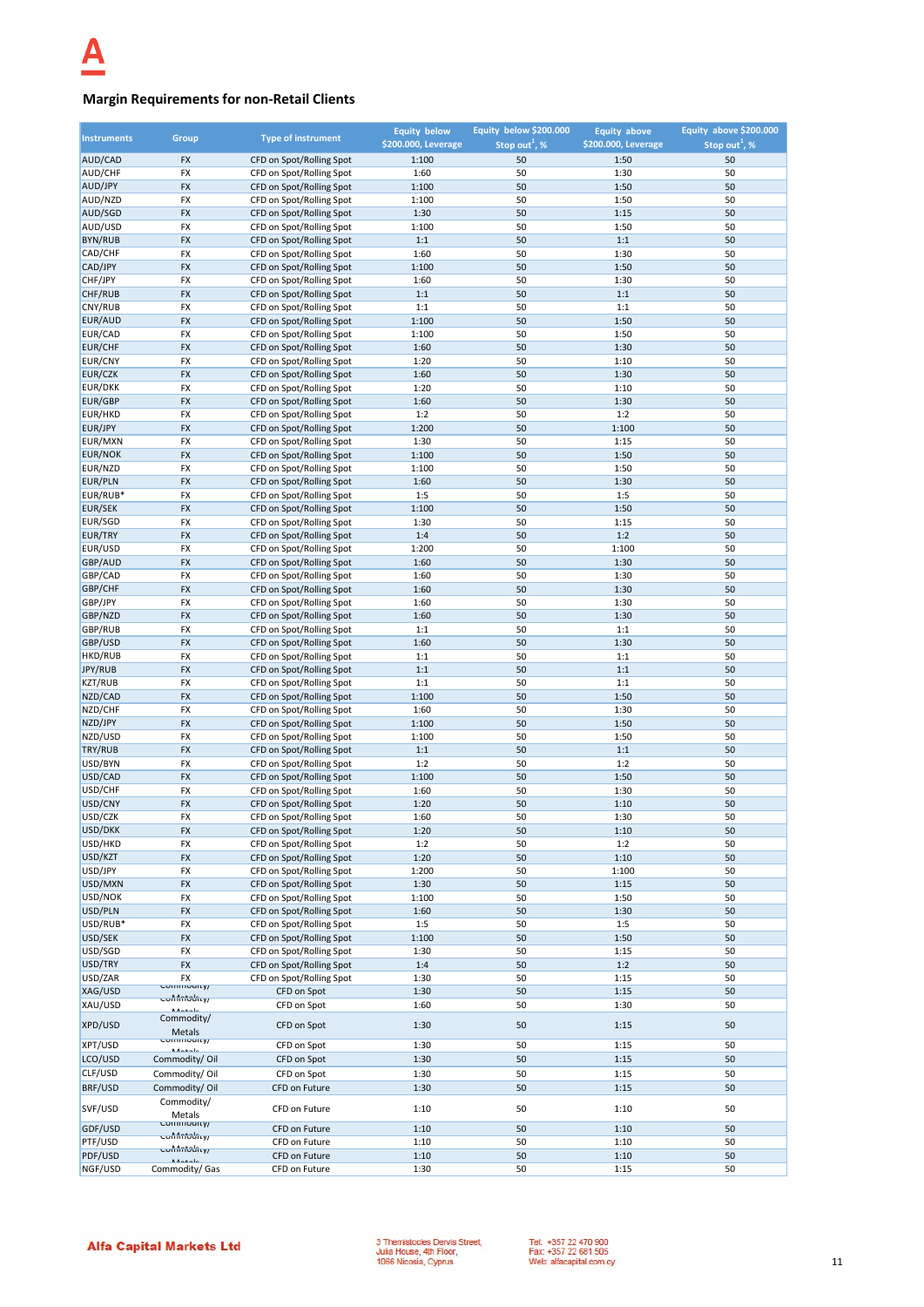| <b>Instruments</b> | Group                                    | <b>Type of instrument</b>  | <b>Equity below</b> | Equity below \$200.000    | <b>Equity above</b> | Equity above \$200.000    |
|--------------------|------------------------------------------|----------------------------|---------------------|---------------------------|---------------------|---------------------------|
|                    | Commodity/                               |                            | \$200.000, Leverage | Stop out <sup>1</sup> , % | \$200.000, Leverage | Stop out <sup>1</sup> , % |
| COF/USD            | <b>Advanta</b>                           | CFD on Future              | 1:30                | 50                        | 1:15                | 50                        |
| NIF/USD            | Commodity/<br>Metals                     | CFD on Future              | 1:30                | 50                        | 1:15                | 50                        |
|                    | Commodity/                               |                            |                     |                           |                     |                           |
| AMF/USD            | Metals                                   | CFD on Future              | 1:30                | 50                        | 1:15                | 50                        |
| SAF/USD            | Commodity/                               | CFD on Future              |                     | 50                        |                     | 50                        |
|                    | Agricultural                             |                            | 1:30                |                           | 1:15                |                           |
| ZNF/USD            | Commodity/                               | CFD on Future              | 1:30                | 50                        | 1:15                | 50                        |
|                    | Metals                                   |                            |                     |                           |                     |                           |
| ADM/USD<br>AMZ/USD | <b>US Equities</b><br><b>US Equities</b> | CFD on Spot<br>CFD on Spot | 1:15<br>1:15        | 50<br>50                  | 1:7,5<br>1:7,5      | 50<br>50                  |
| APL/USD            | <b>US Equities</b>                       | CFD on Spot                | 1:15                | 50                        | 1:7,5               | 50                        |
| BAC/USD            | <b>US Equities</b>                       | CFD on Spot                | 1:15                | 50                        | 1:7,5               | 50                        |
| CAT/USD            | <b>US Equities</b>                       | CFD on Spot                | 1:15                | 50                        | 1:7,5               | 50                        |
| CCE/USD            | <b>US Equities</b>                       | CFD on Spot                | 1:15                | 50                        | 1:7,5               | 50                        |
| CSX/USD            | <b>US Equities</b>                       | CFD on Spot                | 1:15                | 50                        | 1:7,5               | 50                        |
| CVX/USD            | <b>US Equities</b>                       | CFD on Spot                | 1:15                | 50                        | 1:7,5               | 50                        |
| DEE/USD            | <b>US Equities</b>                       | CFD on Spot                | 1:15                | 50                        | 1:7,5               | 50                        |
| DIS/USD            | <b>US Equities</b>                       | CFD on Spot                | 1:15                | 50                        | 1:7,5               | 50                        |
| ABT/USD            | <b>US Equities</b>                       | CFD on Spot                | 1:8                 | 50                        | 1:4                 | 50                        |
| FBK/USD            | <b>US Equities</b>                       | CFD on Spot                | 1:15                | 50                        | 1:7,5               | 50                        |
| GOO/USD            | <b>US Equities</b>                       | CFD on Spot                | 1:15                | 50                        | 1:7,5               | 50                        |
| ADB/USD            | <b>US Equities</b>                       | CFD on Spot                | 1:8                 | 50                        | 1:4                 | 50                        |
| INT/USD            | <b>US Equities</b>                       | CFD on Spot                | 1:15                | 50                        | 1:7,5               | 50                        |
| JNJ/USD<br>AIG/USD | <b>US Equities</b>                       | CFD on Spot                | 1:15                | 50                        | 1:7,5               | 50                        |
| MCD/USD            | <b>US Equities</b><br><b>US Equities</b> | CFD on Spot<br>CFD on Spot | 1:8<br>1:15         | 50<br>50                  | 1:4<br>1:7,5        | 50<br>50                  |
| MRK/USD            | <b>US Equities</b>                       | CFD on Spot                | 1:15                | 50                        | 1:7,5               | 50                        |
| ATT/USD            | <b>US Equities</b>                       | CFD on Spot                | 1:8                 | 50                        | 1:4                 | 50                        |
| AXS/USD            | <b>US Equities</b>                       | CFD on Spot                | 1:8                 | 50                        | 1:4                 | 50                        |
| MSF/USD            | <b>US Equities</b>                       | CFD on Spot                | 1:15                | 50                        | 1:7,5               | 50                        |
| NFX/USD            | <b>US Equities</b>                       | CFD on Spot                | 1:15                | 50                        | 1:7,5               | 50                        |
| <b>BOE/USD</b>     | <b>US Equities</b>                       | CFD on Spot                | 1:8                 | 50                        | 1:4                 | 50                        |
| CIT/USD            | <b>US Equities</b>                       | CFD on Spot                | 1:8                 | 50                        | 1:4                 | 50                        |
| NKE/USD            | <b>US Equities</b>                       | CFD on Spot                | 1:15                | 50                        | 1:7,5               | 50                        |
| CMC/USD            | <b>US Equities</b>                       | CFD on Spot                | 1:8                 | 50                        | 1:4                 | 50                        |
| NVD/USD            | <b>US Equities</b>                       | CFD on Spot                | 1:15                | 50                        | 1:7,5               | 50                        |
| CSO/USD            | <b>US Equities</b>                       | CFD on Spot                | 1:8                 | 50                        | 1:4                 | 50                        |
| DHR/USD            | <b>US Equities</b>                       | CFD on Spot                | 1:8                 | 50                        | 1:4                 | 50                        |
| PEP/USD            | <b>US Equities</b>                       | CFD on Spot                | 1:15                | 50                        | 1:7,5               | 50                        |
| PFE/USD<br>DUP/USD | <b>US Equities</b><br><b>US Equities</b> | CFD on Spot                | 1:15<br>1:8         | 50<br>50                  | 1:7,5<br>1:4        | 50<br>50                  |
| PNG/USD            | <b>US Equities</b>                       | CFD on Spot<br>CFD on Spot | 1:15                | 50                        | 1:7,5               | 50                        |
| EBA/USD            | <b>US Equities</b>                       | CFD on Spot                | 1:8                 | 50                        | 1:4                 | 50                        |
| PYP/USD            | <b>US Equities</b>                       | CFD on Spot                | 1:15                | 50                        | 1:7,5               | 50                        |
| FDX/USD            | <b>US Equities</b>                       | CFD on Spot                | 1:8                 | 50                        | 1:4                 | 50                        |
| QCO/USD            | <b>US Equities</b>                       | CFD on Spot                | 1:15                | 50                        | 1:7,5               | 50                        |
| FRD/USD            | <b>US Equities</b>                       | CFD on Spot                | 1:8                 | 50                        | 1:4                 | 50                        |
| SBX/USD            | <b>US Equities</b>                       | CFD on Spot                | 1:15                | 50                        | 1:7,5               | 50                        |
| GEC/USD            | <b>US Equities</b>                       | CFD on Spot                | 1:8                 | 50                        | 1:4                 | 50                        |
| GMC/USD            | <b>US Equities</b>                       | CFD on Spot                | 1:8                 | 50                        | 1:4                 | 50                        |
| TSL/USD            | <b>US Equities</b>                       | CFD on Spot                | 1:15                | 50                        | 1:7,5               | 50                        |
| GSG/USD            | <b>US Equities</b>                       | CFD on Spot                | 1:8                 | 50                        | 1:4                 | 50                        |
| HDN/USD<br>HPQ/USD | <b>US Equities</b><br><b>US Equities</b> | CFD on Spot<br>CFD on Spot | 1:8<br>1:8          | 50<br>50                  | 1:4                 | 50<br>50                  |
| <b>IBM/USD</b>     | <b>US Equities</b>                       | CFD on Spot                | 1:8                 | 50                        | 1:4<br>1:4          | 50                        |
| UPS/USD            | <b>US Equities</b>                       | CFD on Spot                | 1:15                | 50                        | 1:7,5               | 50                        |
| VIS/USD            | <b>US Equities</b>                       | CFD on Spot                | 1:15                | 50                        | 1:7,5               | 50                        |
| WMT/USD            | <b>US Equities</b>                       | CFD on Spot                | 1:15                | 50                        | 1:7,5               | 50                        |
| XOM/USD            | <b>US Equities</b>                       | CFD on Spot                | 1:15                | 50                        | 1:7,5               | 50                        |
| JPM/USD            | <b>US Equities</b>                       | CFD on Spot                | 1:8                 | 50                        | 1:4                 | 50                        |
| MAC/USD            | <b>US Equities</b>                       | CFD on Spot                | 1:8                 | 50                        | 1:4                 | 50                        |
| MMM/USD            | <b>US Equities</b>                       | CFD on Spot                | 1:8                 | 50                        | 1:4                 | 50                        |
| MST/USD            | <b>US Equities</b>                       | CFD on Spot                | 1:8                 | 50                        | 1:4                 | 50                        |
| ORL/USD            | <b>US Equities</b>                       | CFD on Spot                | 1:8                 | 50                        | 1:4                 | 50                        |
| PHM/USD            | <b>US Equities</b>                       | CFD on Spot                | 1:8                 | 50                        | 1:4                 | 50                        |
| TRV/USD            | <b>US Equities</b>                       | CFD on Spot                | 1:8                 | 50                        | 1:4                 | 50                        |
| UNH/USD            | <b>US Equities</b>                       | CFD on Spot                | 1:8                 | 50                        | 1:4                 | 50                        |
| VZN/USD<br>WFC/USD | <b>US Equities</b>                       | CFD on Spot                | 1:8                 | 50<br>50                  | 1:4                 | 50<br>50                  |
| AAL/GBP            | <b>US Equities</b><br>UK equities        | CFD on Spot<br>CFD on Spot | 1:8<br>1:8          | 50                        | 1:4<br>1:4          | 50                        |
| <b>BLT/GBP</b>     | UK equities                              | CFD on Spot                | 1:8                 | 50                        | 1:4                 | 50                        |
| BRC/GBP            | UK equities                              | CFD on Spot                | 1:8                 | 50                        | 1:4                 | 50                        |
| GLN/GBP            | UK equities                              | CFD on Spot                | 1:8                 | 50                        | 1:4                 | 50                        |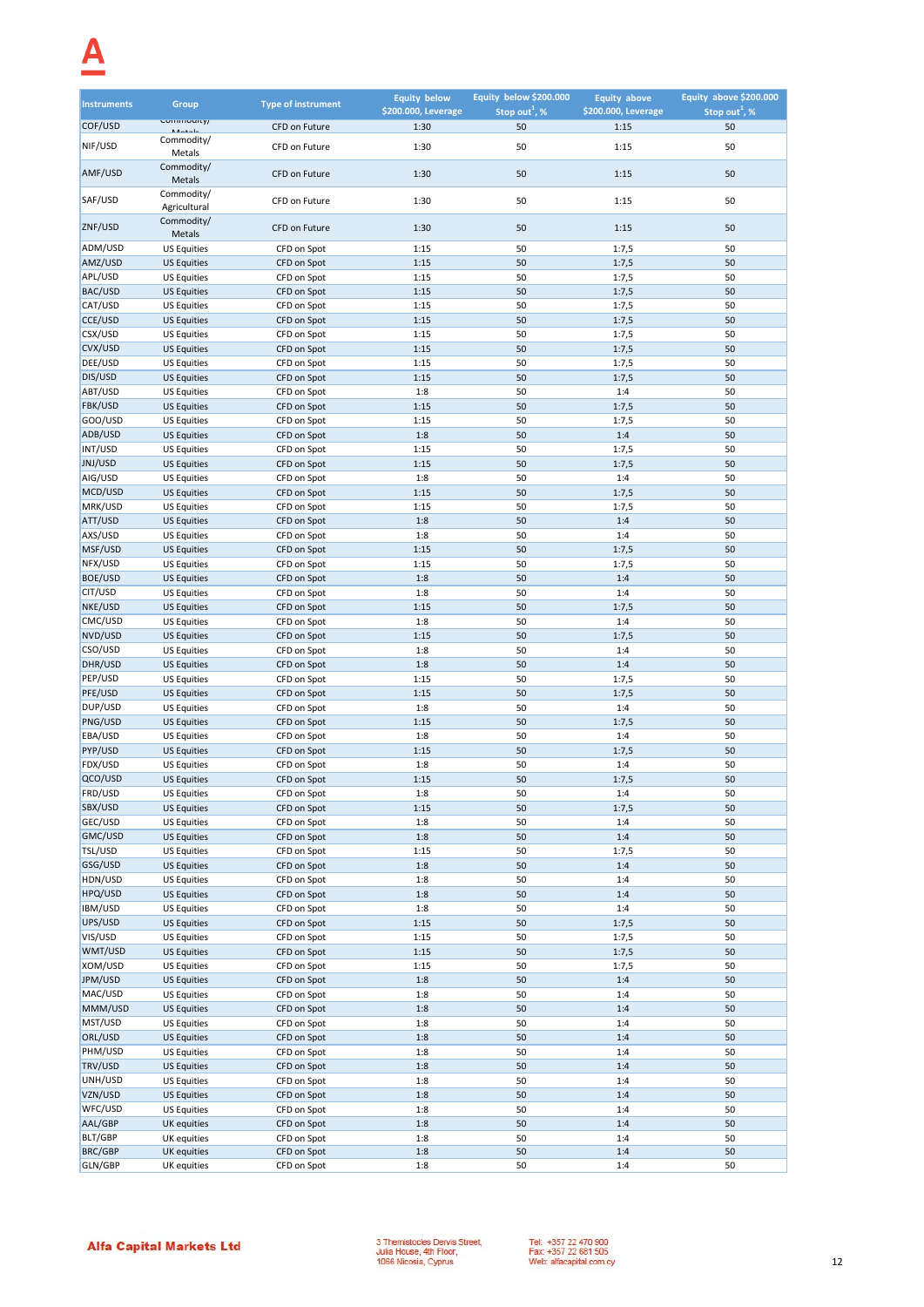| <b>Instruments</b> | <b>Group</b> | <b>Type of instrument</b> | <b>Equity below</b><br>\$200.000, Leverage | Equity below \$200.000<br>Stop out <sup>1</sup> , % | <b>Equity above</b><br>\$200.000, Leverage | Equity above \$200,000<br>Stop out <sup>+</sup> , % |
|--------------------|--------------|---------------------------|--------------------------------------------|-----------------------------------------------------|--------------------------------------------|-----------------------------------------------------|
| HSB/GBP            | UK equities  | CFD on Spot               | 1:8                                        | 50                                                  | 1:4                                        | 50                                                  |
| RIO/GBP            | UK equities  | CFD on Spot               | 1:8                                        | 50                                                  | 1:4                                        | 50                                                  |
| STN/GBP            | UK equities  | CFD on Spot               | 1:8                                        | 50                                                  | 1:4                                        | 50                                                  |

**1.** Stop-out level is on a per account basis and is activated at the first market price at the level below the predetermined margin

\*Leverage and stop out is granted for closing of positions only.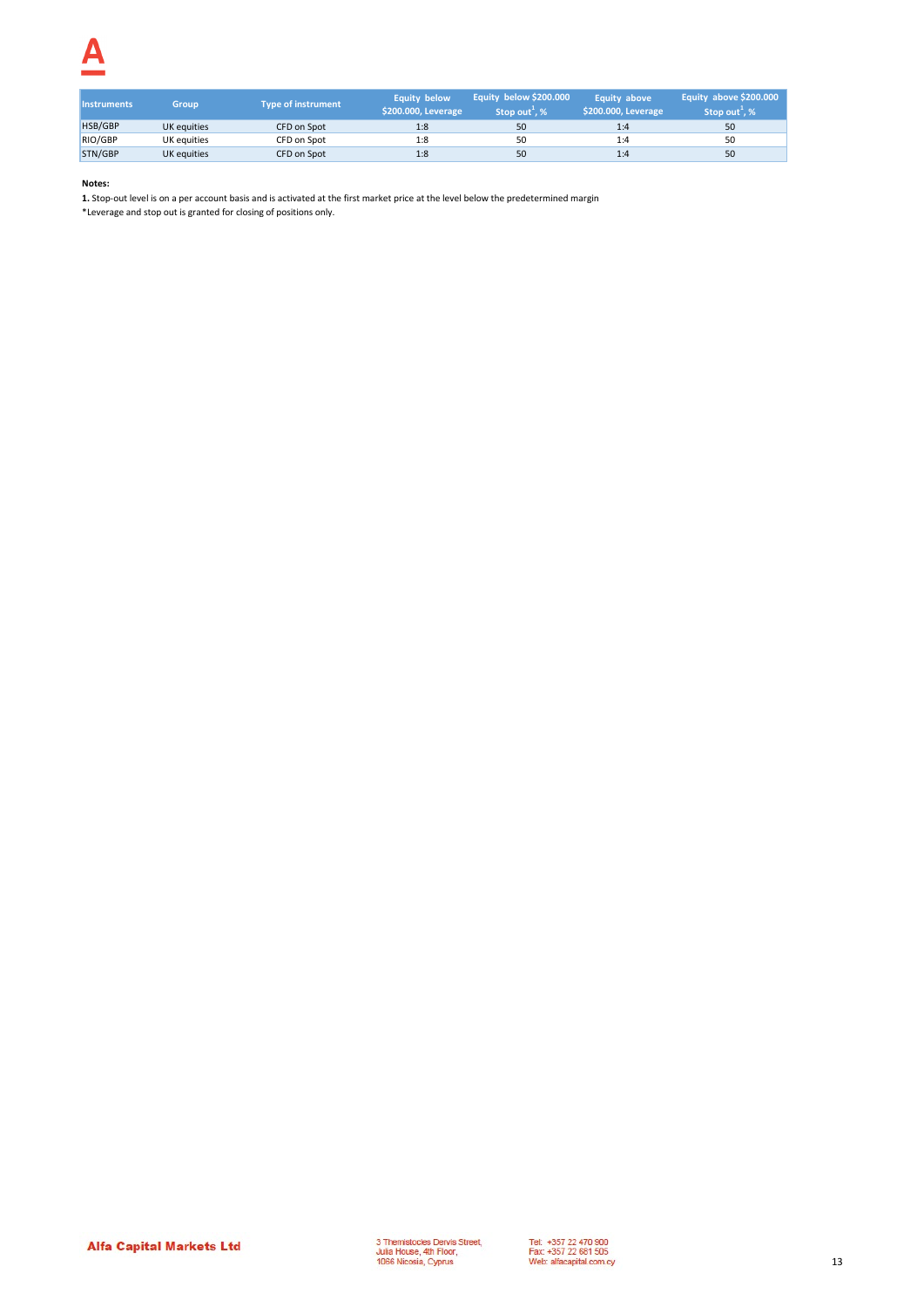## **Eurobond CFDs for Retail Clients**

|                                                     |            | <b>Type of</b> |                     |                   | <b>Annual Coupon</b> | <b>Annual Coupon yield</b> | Coupon yield paid out             | <b>Coupon yield accrued</b>                | <b>Fixed</b> | <b>Annual Funding</b>   | <b>Annual Funding</b> | Leverage | <b>Stop</b>            |
|-----------------------------------------------------|------------|----------------|---------------------|-------------------|----------------------|----------------------------|-----------------------------------|--------------------------------------------|--------------|-------------------------|-----------------------|----------|------------------------|
| <b>Instruments</b>                                  | Ccy        | instrument     | <b>Symbol</b>       | <b>Expiration</b> | $yield1$ , %         | with leverage $^{1,2}$ , % | daily as swap <sup>1,2</sup> , \$ | per annum <sup><math>1,2</math></sup> , \$ | Spread, \$   | rate <sup>2</sup> , $%$ | fee $2$ , \$          |          | Out <sup>3</sup> , $%$ |
| <b>BRASKEM NETHERLANDS 4.5 #1</b>                   | <b>USD</b> | CFD on Spot    | BRS#1 BRAS USD      | 31/01/2030        | 4.500                | 4.500                      | 0.12                              | 45.00                                      | 20,0000      | n/a                     | 0.00                  | 1:1      | 60                     |
| <b>BRASKEM NETHERLANDS 4.5 #2</b>                   | USD        | CFD on Spot    | BRS#2 BRAS USD      | 31/01/2030        | 4.500                | 6.000                      | 0.16                              | 60.00                                      | 20.0000      | 3                       | 30.00                 | 1:2      | 60                     |
| <b>BRASKEM NETHERLANDS 4.5 #5</b>                   | <b>USD</b> | CFD on Spot    | BRS#5 BRAS USD      | 31/01/2030        | 4.500                | 10.500                     | 0.28                              | 105.00                                     | 50.0000      | 3                       | 120.00                | 1:5      | 60                     |
| ECOPETROL EUR 6.875 #1                              | <b>USD</b> | CFD on Spot    | ECO#1 ECOP USD      | 29/01/2030        | 6.875                | 6.875                      | 0.18                              | 68.75                                      | 20.0000      | n/a                     | 0.00                  | 1:1      | 60                     |
| ECOPETROL EUR 6.875 #2                              | <b>USD</b> | CFD on Spot    | ECO#2 ECOP USD      | 29/01/2030        | 6.875                | 10.750                     | 0.29                              | 107.50                                     | 20,0000      | 3                       | 30.00                 | 1:2      | 60                     |
| ECOPETROL EUR 6.875 #5                              | <b>USD</b> | CFD on Spot    | ECO#5 ECOP USD      | 29/01/2030        | 6.875                | 22.375                     | 0.61                              | 223.75                                     | 50.0000      | 3                       | 120.00                | 1:5      | 60                     |
| HSBC Perpetual EUR 4.75 #1                          | <b>EUR</b> | CFD on Spot    | HE9#1 HSBC PERP EUR | 04/07/2029        | 4.750                | 4.750                      | 0.13                              | 47.50                                      | 20.0000      | n/a                     | 0.00                  | 1:1      | 60                     |
| HSBC Perpetual EUR 4.75 #2                          | <b>EUR</b> | CFD on Spot    | HE9#2 HSBC PERP EUR | 04/07/2029        | 4.750                | 7.000                      | 0.19                              | 70.00                                      | 20.0000      | 2.5                     | 25.00                 | 1:2      | 60                     |
| <b>REPUBLIC OF INDONESIA 8.5 #1</b>                 | <b>USD</b> | CFD on Spot    | IND#1 INDO USD      | 12/10/2035        | 8.500                | 8.500                      | 0.23                              | 85.00                                      | 20,0000      | n/a                     | 0.00                  | 1:1      | 60                     |
| LLOYDS BANK PLC 12.0 #1                             | <b>USD</b> | CFD on Spot    | LLB#1 LLOY USD      | 16/12/2024        | 12.000               | 12.000                     | 0.32                              | 120.00                                     | 20.0000      | n/a                     | 0.00                  | 1:1      | 60                     |
| LLOYDS BANK PLC 12.0 #2                             | <b>USD</b> | CFD on Spot    | LLB#2 LLOY USD      | 16/12/2024        | 12.000               | 21.000                     | 0.57                              | 210.00                                     | 20,0000      | $\overline{\mathbf{3}}$ | 30.00                 | 1:2      | 60                     |
| LLOYDS BANK PLC 12.0 #5                             | <b>USD</b> | CFD on Spot    | LLB#5 LLOY USD      | 16/12/2024        | 12.000               | 48.000                     | 1.31                              | 480.00                                     | 50.0000      | 3                       | 120.00                | 1:5      | 60                     |
| OMAN GOV INTERNTL BOND USD 6.75<br>#1               | <b>USD</b> | CFD on Spot    | OMA#1 OMAN USD      | 28/10/2027        | 6.750                | 6.750                      | 0.18                              | 67.50                                      | 20.0000      | n/a                     | 0.00                  | 1:1      | 60                     |
| OMAN GOV INTERNTL BOND USD 6.75<br>#2               | <b>USD</b> | CFD on Spot    | OMA#2 OMAN USD      | 28/10/2027        | 6.750                | 10.500                     | 0.28                              | 105.00                                     | 20.0000      | $\overline{3}$          | 30.00                 | 1:2      | 60                     |
| OMAN GOV INTERNTL BOND USD 6.75<br>#5               | <b>USD</b> | CFD on Spot    | OMA#5 OMAN USD      | 28/10/2027        | 6.750                | 21.750                     | 0.59                              | 217.50                                     | 50.0000      | $\overline{\mathbf{3}}$ | 120.00                | 1:5      | 60                     |
| PETROLEOS MEXICANOS EUR 4.875 #1                    | EUR        | CFD on Spot    | PEM#1 PEME EUR      | 21/02/2028        | 4.875                | 4.875                      | 0.13                              | 48.75                                      | 20.0000      | n/a                     | 0.00                  | 1:1      | 60                     |
| PETROLEOS MEXICANOS EUR 4.875 #2                    | <b>EUR</b> | CFD on Spot    | PEM#2 PEME EUR      | 21/02/2028        | 4.875                | 7.250                      | 0.19                              | 72.50                                      | 20.0000      | 2.5                     | 25.00                 | 1:2      | 60                     |
| PETROLEOS MEXICANOS EUR 4.875 #5                    | EUR        | CFD on Spot    | PEM#5 PEME EUR      | 21/02/2028        | 4.875                | 14.375                     | 0.39                              | 143.75                                     | 50.0000      | 2.5                     | 100.00                | 1:5      | 60                     |
| PETROLEOS MEXICANOS 6.625 #1                        | <b>USD</b> | CFD on Spot    | PMX#1 PEME USD      | 15/06/2035        | 6.625                | 6.625                      | 0.18                              | 66.25                                      | 20,0000      | n/a                     | 0.00                  | 1:1      | 60                     |
| PETROLEOS MEXICANOS 6.625 #2                        | USD        | CFD on Spot    | PMX#2 PEME USD      | 15/06/2035        | 6.625                | 10.250                     | 0.28                              | 102.50                                     | 20.0000      | -3                      | 30.00                 | 1:2      | 60                     |
| PETROLEOS MEXICANOS 6.625 #5                        | <b>USD</b> | CFD on Spot    | PMX#5 PEME USD      | 15/06/2035        | 6.625                | 21.125                     | 0.57                              | 211.25                                     | 50.0000      | $\overline{\mathbf{3}}$ | 120.00                | 1:5      | 60                     |
| REPUBLIC OF SOUTH AFRICA GVNT BOND<br>4.85 #1       | <b>USD</b> | CFD on Spot    | SAG#1 SOAF USD      | 30/09/2029        | 4.850                | 4.850                      | 0.13                              | 48.50                                      | 20.0000      | n/a                     | 0.00                  | 1:1      | 60                     |
| REPUBLIC OF SOUTH AFRICA GVNT BOND<br>4.85#2        | <b>USD</b> | CFD on Spot    | SAG#2 SOAF USD      | 30/09/2029        | 4.850                | 6.700                      | 0.18                              | 67.00                                      | 20.0000      | $\overline{3}$          | 30.00                 | 1:2      | 60                     |
| <b>REPUBLIC OF SOUTH AFRICA GVNT BOND</b><br>4.85#5 | <b>USD</b> | CFD on Spot    | SAG#5 SOAF USD      | 30/09/2029        | 4.850                | 12.250                     | 0.33                              | 122.50                                     | 50.0000      | 3                       | 120.00                | 1:5      | 60                     |

### **Notes:**

**1.** All Coupon Yield calculations are based on price at par (the original value of instrument).

2. The funding fee is the cost for receiving credit in the form of leverage. The funding rate is applied only to the leveraged part of the contract and is deducted from the daily coupon yield.

The annual funding fee is calculated as: (Notional amount - Margin) x Funding Rate.

**3.** Stop-out level is on a per account basis and is activated at the first market price at the level below the predetermined margin.